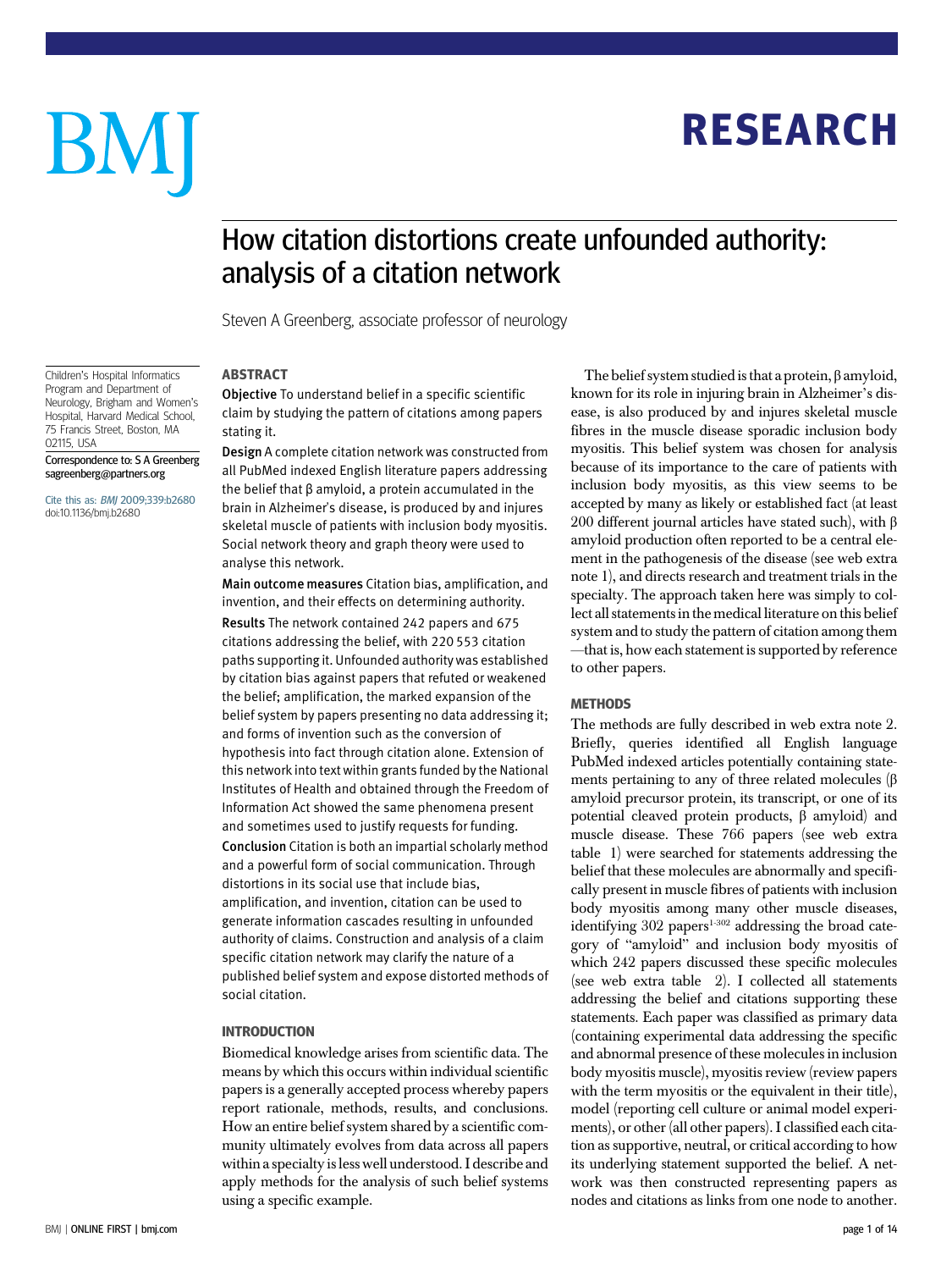Another investigator (Anthony Amato) validated text and citation extraction for 17% of the papers, including all primary data papers.

This citation network was further extended into research proposals funded by the US National Institutes of Health, obtained through the Freedom of Information Act in accordance with National Institutes of Health policy.

This claim specific citation network was then analysed using graph theory<sup>303</sup> (see methods in web extra). Briefly, custom MATLAB software (Math-Works; Natick, MA) and the MatlabBGL package (written by David Gleich) were used for the analysis of adjacency matrices representing these networks. A centrality measure<sup>304</sup> on the papers was defined (called the citation path index; similar to other variants of centrality measure<sup>305</sup>). Authority was measured according to the method of Kleinberg.<sup>306</sup> Visualisation of networks was carried out using Pajek (http://vlado.fmf. uni-lj.si/pub/networks/pajek/). The maximum likelihood estimate method<sup>307</sup> was implemented in MATLAB, with code available from www.santafe. edu/aaronc/powerlaws/.

## **RESULTS**

## Authority and belief in a claim specific citation network

The claim that β amyloid and its precursors are abnormally and specifically present in inclusion body myositis muscle fibres among many other muscle diseases was studied. The 242 papers containing statements addressing it (all exact text provided in web extra table 3) and the 675 citations (not counting duplicates from one paper to another; see web extra table 4) supporting these statements were used to construct a claim specific citation network (fig 1). This network contained 220 609 citation paths, with chains of citations flowing from one paper to the next representing the entire National Library of Medicine PubMed indexed discourse on the claim as of 26 October 2007. The historical growth and various mathematical properties<sup>308</sup> of this network are discussed in web extra note 3.

Within networks certain nodes may be recognised as "authorities,"306 receiving large amounts of network traffic. Such authorities can be identified by computational methods alone through examining the patterns of connections among the nodes; this is how many internet search engines identify authoritative web pages. Because citation is in part an act of communication within a community of people, social network theory309 in particular can be used to analyse it. Under social network theory, authority of a claim indicates the community's net belief about it. Using these computational methods,<sup>306</sup> four primary data papers, five model papers, and one review paper constituted the 10 most authoritative papers. All these papers expressed the view that the claim was true.

#### Citation bias against critical primary data

Of the 10 most authoritative papers, four provided experimental data addressing the claim, reporting the presence of these molecules in inclusion body myositis muscle fibres.<sup>74757980</sup> All four papers were from the same laboratory, two of which<sup>7980</sup> probably reported mostly the same data without citing each other, a



Fig 1 <sup>|</sup> Claim specific citation network. Citations regarding claim that <sup>β</sup> amyloid precursor protein mRNA or protein, or <sup>β</sup> amyloid protein, is abnormally present in inclusion body myositis muscle. The network is organised according to paper category and year of publication. Authority status (yellow) was defined computationally by network theory. Many citations flow to supportive primary data but not critical data. Papers are represented as nodes (n=218) and citations as directed edges (supportive n=636, neutral n=18, critical n=21, diversion n=3). Twenty four papers contain statements pertaining to claim but do not make or receive citations about it (not shown).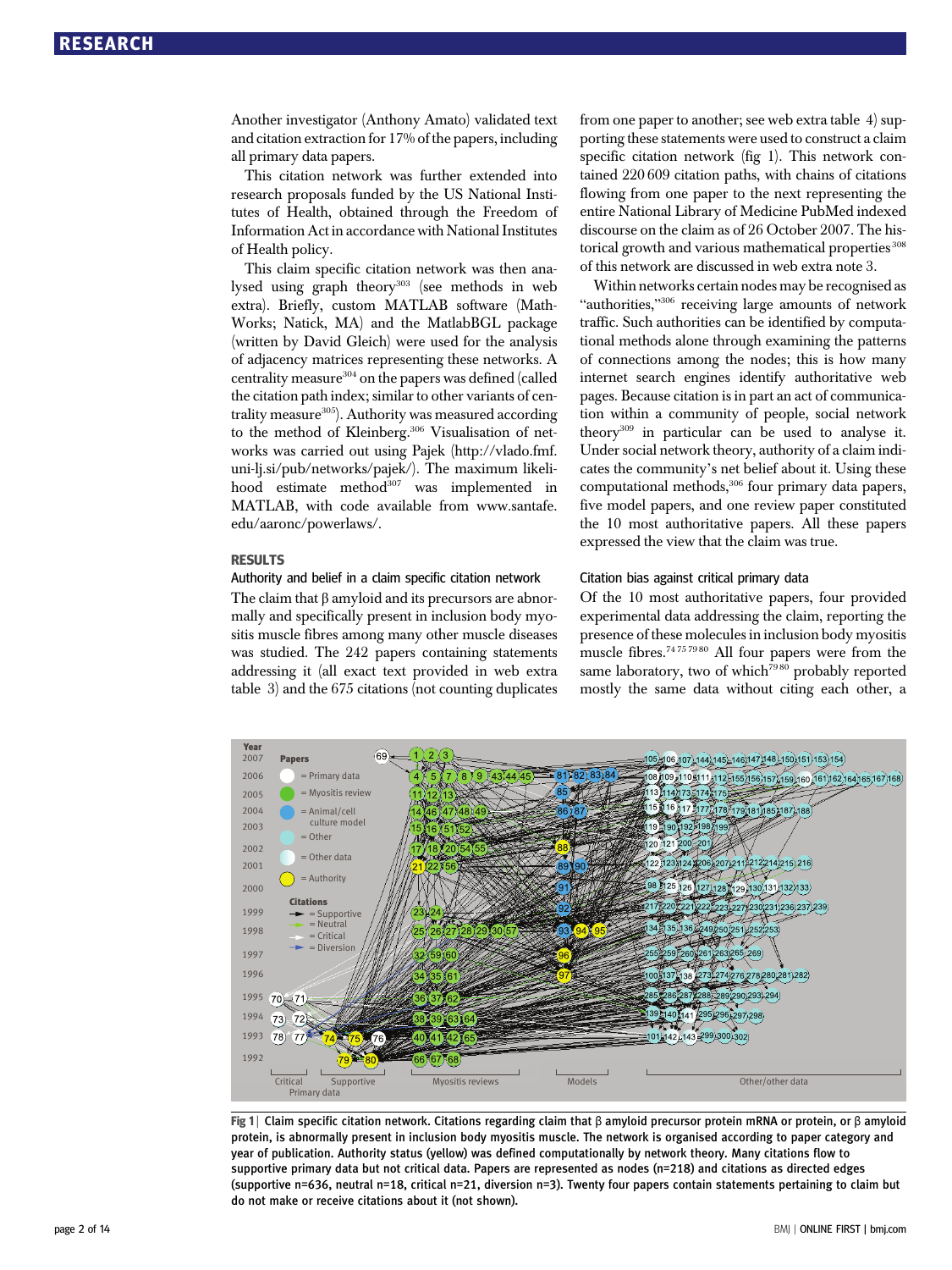practice currently viewed as one that distorts available evidence (see web extra note 4). Major technical weaknesses were present in these papers, most notably a lack of quantitative data as to how many affected muscle fibres were seen and a lack of specificity of reagents for distinguishing β amyloid protein from β amyloid precursor protein (see web extra note 5).

Inspection of the network disclosed six primary data papers that were relatively isolated, receiving no or few citations (fig 1). These papers contained data that refuted or weakened the claim. Three papers<sup>717377</sup> from independent laboratories reported that in a combined 35 patients with inclusion body myositis studied, 28 had no affected muscle fibres while the remaining seven had five or fewer affected muscle fibres (typical biopsy sections contain thousands of muscle fibres). Two papers<sup>7072</sup> by the laboratory that wrote the four authority papers reported that two of these molecules (β amyloid precursor protein transcript and protein) were not specific to inclusion body myositis but were present in muscle fibres during regeneration in all diseased controls (up to 43 patients in seven disease categories, including polymyositis, dermatomyositis, Duchenne muscular dystrophy, and amyotrophic lateral sclerosis). These findings weaken the view that abnormal amounts of these molecules have any specificity to inclusion body myositis and that they cause degeneration of myofibre in patients with inclusion body myositis. One of these papers reported that all three molecules, including β amyloid, were produced by muscle invading macrophages in inclusion body myositis and all other inflammatory myopathies,<sup>7</sup> offering an alternative source than myofibre production for them and indicating that β amyloid was nonspecifically present in other inflammatory myopathy muscle (see web extra note 6 for a detailed discussion of these papers).

To understand why supportive but not critical data achieved authority over the ensuing 12 years since publication of all of these data, the number of citations received by each paper was analysed (fig 2). The supportive papers received 94% of the 214 citations to these primary data, whereas the six papers containing data that weakened or refuted the claim received only 6% of these citations (differing citation frequency, P=0.01). Citation bias, here defined as statistically significant differences in the number of citations received among primary data papers, seemed to be specifically against critical data not the laboratory producing it, as two papers<sup>7072</sup> that were biased against were written by the same research group that wrote four of the highly cited supportive papers. For example, one of the papers <sup>70</sup> addresses a crucial question in the specialty, the relation between inflammation and degeneration,  $1-39$  but reported data that potentially conflicted with the belief that β amyloid is produced by inclusion body myositis myofibres or is uniquely present in inclusion body myositis muscle (reporting that β amyloid is produced by muscle invading macrophages in all inflammatory myopathies). These data have never been cited by their authors despite them having made 104 citations about β amyloid to other primary data papers.

#### Citation bias to justify models

Citation bias has also been used to claim that animal and cell culture experiments are valid models of inclusion body myositis, in 17 papers. $81-97$  Of the 32 citations to primary data from these papers, 31 (97%) flowed to the four highly supportive papers,<sup>74757980</sup> whereas only one citation (3%) was made to any of the six papers that presented data weakening or refuting these as valid models for inclusion body myositis (fig 3). For example, one paper<sup>83</sup> cited another<sup>74</sup> in support of "abnormal accumulation of Aβ-containing inclusions are present in skeletal muscle of IBM patients" but not papers that found no<sup>71</sup> or little<sup>7377</sup> β amyloid protein. Similarly, the same paper  $83$  cited a paper  $75$  in support of "there is evidence that APP [amyloid precursor protein] mRNA levels are selectively enhanced in human IBM [inclusion body myositis] samples thereby providing physiological justification for the overexpression of this protein in transgenic mice," but not the paper<sup>73</sup> that found no β amyloid precursor protein mRNA or the paper, $72$  by the same authors as the paper,<sup>75</sup> that found β amyloid precursor protein mRNA not "selectively enhanced" in inclusion body myositis but present in muscle fibres in all other muscle diseases examined. The uncited data <sup>72</sup> suggest that the animal and cell culture experiments are no more models of inclusion body myositis than any other neuromuscular disease in which muscle regeneration occurs.

#### Citation diversion

Some papers cited content but distorted it. This is not citation bias, as papers are cited, but rather a different process called here "citation diversion"—that is, the citing of content but the altering of its meaning in a manner that diverts its implications.

One primary data paper<sup>77</sup> reported no β amyloid precursor protein or β amyloid in three of five patients with inclusion body myositis and its presence in only a "few fibres" in the remaining two patients. Three



 $\overline{Fig 2}$  Citation bias against content critical of claim. Shown are citation frequencies to four authoritative supportive primary data papers and six primary data papers70-7577-80 containing data critical of claim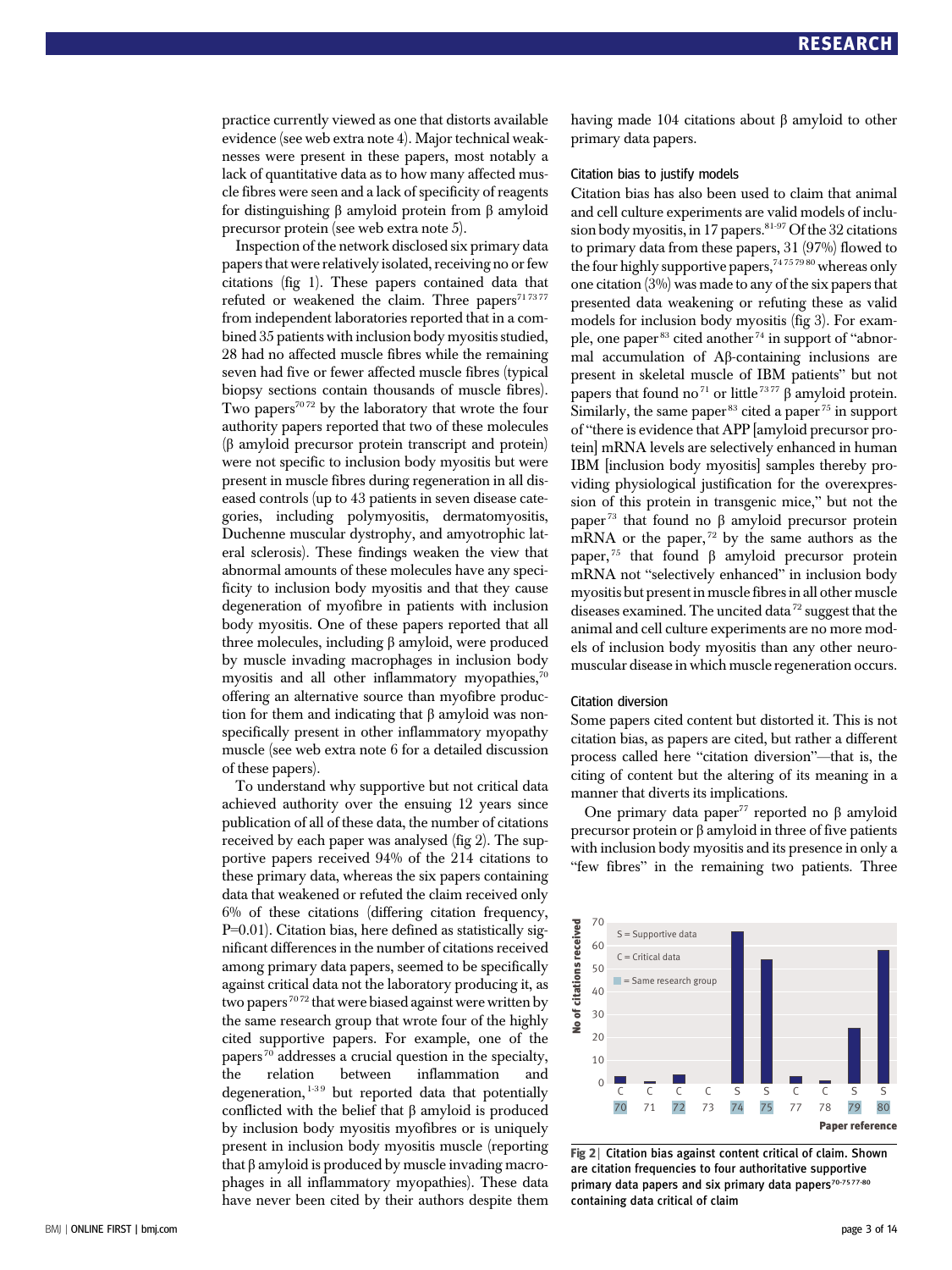

Fig 3 | Citations from animal and cell culture model papers to primary data papers supporting rationale for overproduction of β amyloid precursor protein mRNA as a valid model of inclusion body myositis. Only one of 32 citations flows to papers<sup>70-7377</sup><sup>8</sup> that present data that conflict with the validity of these models

papers<sup>283738</sup> cited these data (fig 1) reporting that they "confirmed" the claim (for example, one paper<sup>38</sup> said "βAPP<sup>7677</sup> in s-IBM fibers has been confirmed by others"). Whether such data confirm the claim is perhaps open to interpretation. At the least these data are exaggerated and generalised into a view that β amyloid precursor protein is "accumulated in vacuolated muscle fibers of s-IBM patients<sup>77[other]</sup>" as stated by one paper,28 supported by an erroneous citation because three patients in the paper<sup>77</sup> had  $1.4\%$  to 5% of their myofibres vacuolated but all lacked β amyloid precursor protein. Over the ensuing 10 years, these three supportive citations developed into 7848 supportive citation paths—chains of false claim in the network created by citation diversion.

In another example of citation diversion one paper<sup>81</sup> stated "Thus, it has been widely accepted that intracellular accumulation of βAPP, Aβ [β amyloid] and other βAPP proteolytic fragments play an important role in the pathogenesis of IBM,<sup>86,89</sup>" although one of the papers<sup>89</sup> had not widely accepted this claim, stating "Aβ-intracellular deposition may be an epiphenomenon unrelated to myofiber death."

#### Amplification through influential papers and citations

Between 1996 and 2007 support for the claim grew exponentially, with the number of supportive citations and citation paths increasing sevenfold and 777-fold, to 636 citations and 220 553 citation paths. In contrast, the critical view grew to only 21 citations and 28 citation paths (fig 4). No papers refuted or critiqued the critical data, but instead the data were just ignored. Analysis of a claim specific citation network can identify exactly which papers and citations have been most influential in pushing forward belief<sup>304 305</sup> (see web extra note 7). The increased support was facilitated by a small number of papers, not reporting any primary data, through which large amounts of traffic (citation paths) flow in the network. For example, 63% of all citation paths (n=139 391) flow through one review paper<sup>21</sup> (compared with  $2\%$  of citation paths flowing through randomly selected other papers); 95% of all citation paths flow through four review papers<sup>16182137</sup> by the same research group (8% through four randomly selected other papers).

A lens effect was present in which a small number of these influential review papers and model papers containing no data on claim validity collected and focused citation (similar to a magnifying lens collecting light) on particular primary data papers supportive of the belief, while isolating others that weakened it (fig 4). Such papers have a network property known as high betweenness centrality.<sup>304</sup>

The term amplification can be used to describe the expansion of a claim's belief system by citation to papers lacking any data addressing it, the phenomenon observed here. Amplification is not inherent to published belief systems. Authors could choose to cite only primary data when making claims, resulting in amplification minimal networks. Amplification of a claim is instead introduced into belief systems through the citing of review papers and other papers that lack data addressing the claim. Certainly such papers may be cited for other reasons; amplification only arises when they are cited to support claims of experimental results reported elsewhere. (See web extra note 8 for further discussion of amplification and methods for quantifying it.)

## Network authority emerges through bias against critical content and amplification

Papers may be biased against for many potential reasons. To examine the role of bias exclusively against critical content in establishing authority, a simulated network was constructed in which all statements making a supportive claim were amended to recognise critical views of equivalent content and temporal availability. Removing bias against critical content was sufficient to result in authority status for five of the six infrequently cited primary data papers (fig 4), indicating that authority status of the claim emerges from the citation bias against critical content. The claim cannot be both true and false; the resulting balanced authority of supportive and refuting papers indicates that without citation bias there would be balanced belief in its truth and falseness (see web extra note 9).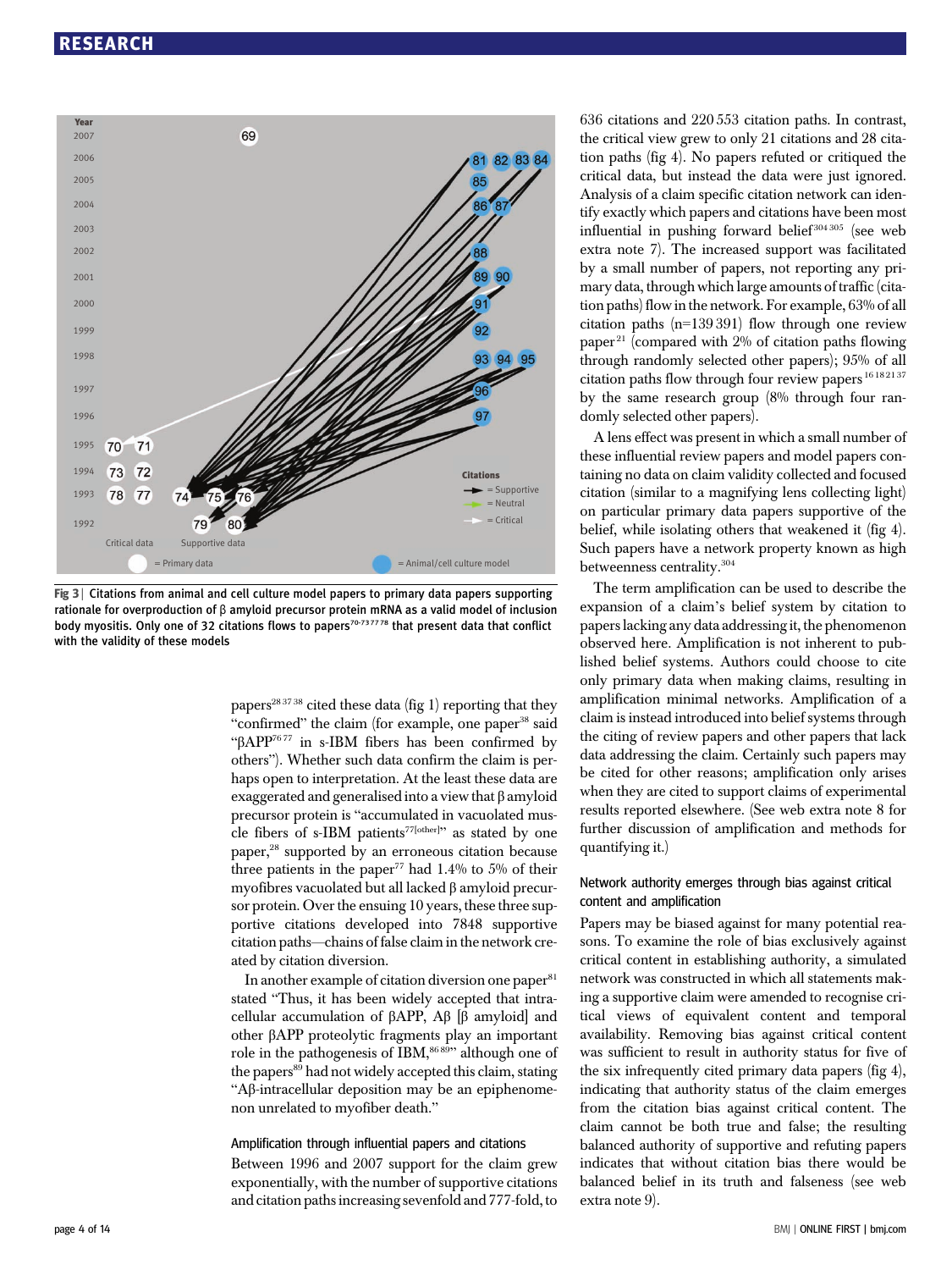

Fig 4 <sup>|</sup> Amplification and authority of claim. (Left) Historical growth of supportive and critical citations in network. (Middle) Rearrangement of network (fig 1) to visualise a lens effect in which eight key papers (surrounded by ovals; seven by same research group; 97% of all network traffic passes through them) create citation flows among each other, and both amplify claim and focus citations to supportive data papers. Net effect results in network authority status<sup>306</sup> (yellow) of supportive data papers. (Right) Computational elimination of citation bias results in balanced authority of both support for claim and its refutation through additional recognition of critical data papers $70-7377$  as authorities

#### Invention

Distinct from citation bias and amplification, certain types of fact developed and spread through the belief system. These particular facts were not those that arose from restatement of published claims, but rather involved different mechanisms either deliberate or through scholarly negligence, herein called invention. For example, a subclaim (that the accumulation of β amyloid occurs early and precedes other abnormalities) has variously been stated as hypothesis, likelihood, or fact in 27 papers supported by 37 citations (see web extra note 10). Nine of these citations (24%), used to support text making these claims, in fact flowed to papers that contained no statement on the temporal relation of β amyloid to other abnormalities in inclusion body myositis muscle (dead end citations). This subclaim had transformed from hypothesis to "fact" through citation alone, a process that might be called citation transmutation (fig  $5$ ). Thus one paper<sup>5</sup> contained it as fact ("The appearance of Aβ-positive, noncongophilic deposits precedes vacuolization in IBM muscle fibers <sup>80</sup>") supporting this statement by citing the paper<sup>80</sup> where it had only been proposed as hypothesis ("may represent early changes of IBM"). Similarly, another paper <sup>134</sup> reported this as fact ("our previous studies demonstrated that abnormalities of<br>  $\beta$ APP precede other changes including βAPP precede other changes including congophilia<sup>7480 141</sup>") even though the cited papers stated it only as hypothesis<sup>7480</sup> or made no statement at all<sup>141</sup> about the accumulation of β amyloid precursor protein preceding other abnormalities.

In another form of invention, claims are introduced as fact through a "back door" that bypasses peer review and publication of methods and data. This is accomplished by repeated misrepresentation of abstracts as papers (seven different papers, 17 citations to 12 different misrepresented abstracts; for example, citation to Neurol 2003;60:333-334, an abstract with correct listing Neurol 2003;60(suppl 1):A333-4; see web extra note 11). The claim that "β-amyloid<sub>42</sub> isoform [is] more common than β-amyloid<sub>40</sub><sup>34</sup> is supported in this manner and accepted by peers as fact (paper 2 states this citing paper 4) (see web extra note 12 for another form of invention called title invention).

### Bias and invention in National Institutes of Health funded research proposals

Through the publication of scientific papers and the demonstration of these publications as evidence of productivity, the elements of bias, amplification, and invention can be used indirectly to support requests for research funding. To determine if these mechanisms were used directly to support such requests, the claim specific citation network was extended from the PubMed indexed literature into the research sections and bibliographies of National Institutes of Health funded grant proposals containing text addressing the claim, obtained under the Freedom of Information Act according to National Institutes of Health policy.<sup>310</sup> Of 27 grant proposals requested (identified through searches of the National Institutes of Health CRISP database as described in web extra note 13), nine were released by the National Institutes of Health. These seemed to be the proposals most pertinent to the belief system.

Citation bias or invention was present in eight of nine of these proposals (fig 6). Of 23 citations to primary data (not counting multiple citations from one proposal to a single paper) addressing the claim's validity, 20 were made to supportive primary data (19 supportive citations and one neutral citation), two were instances of citation diversion (one paper<sup>77</sup> again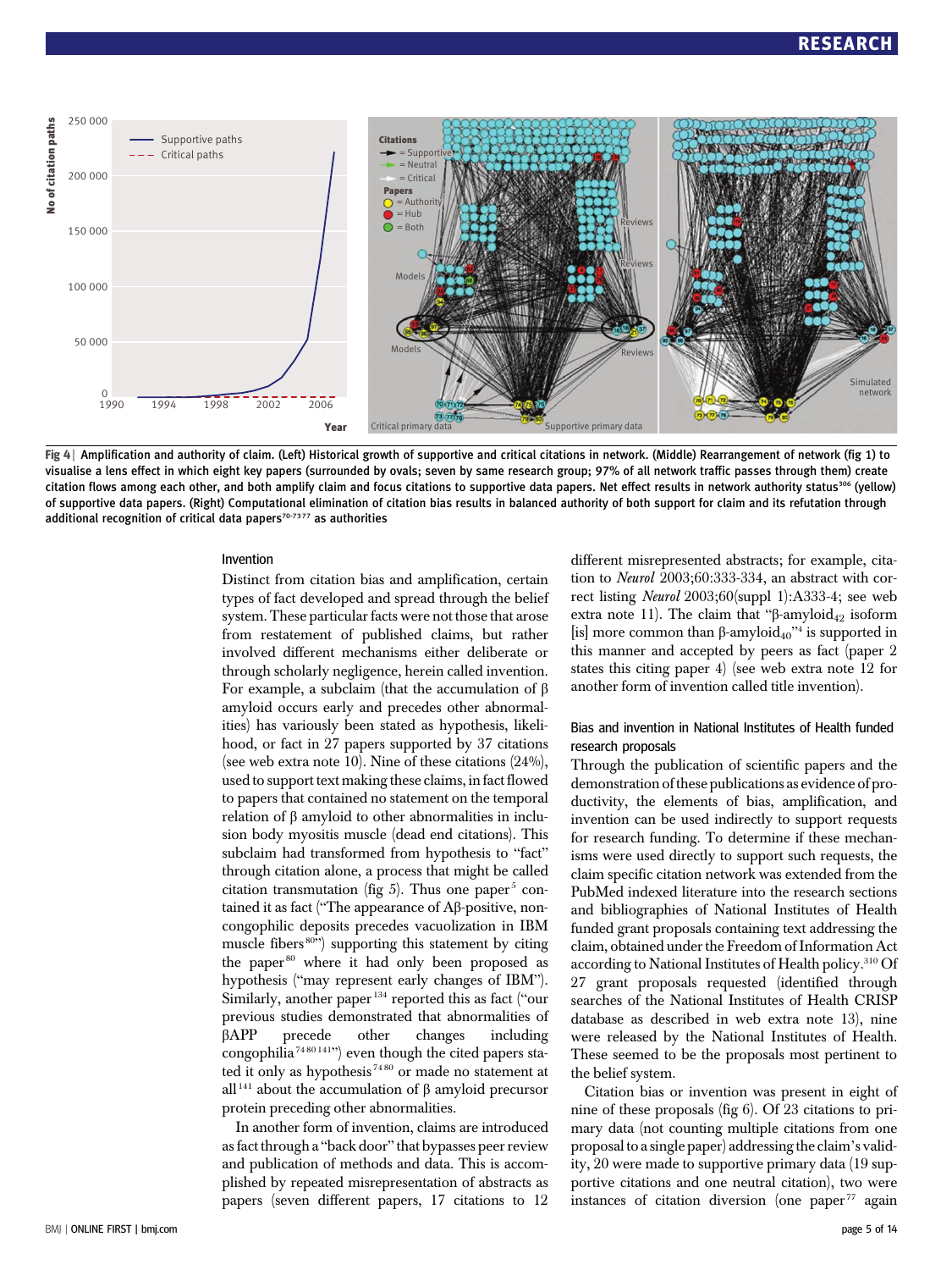# <u>researches</u>



Fig 5 | Conversion of hypothesis to fact through citation alone. Citations on statement that accumulation of β amyloid "precedes" other abnormalities in inclusion body myositis muscle. Statement as fact is supported through citation to papers that only state it as hypothesis (for example, references 5 to 80, 91 to 80, 134 to 74) or sometimes supported by citation to papers that contain no statements addressing it (for example, references 91 to 72, 251 to 75; dead end citations). This phenomenon might be called citation transmutation (see web extra note 10 for statements)

cited for supporting the claim when it weakens it), and one was made to critical content. Invention of fact supported through citation to hypothesis, dead end citation, and abstracts misrepresented as papers were similarly present in these funded proposals. These were sometimes used directly to justify requests for funding of the proposed studies (for example, "The accumulation of epitopes of βAPP is an early event in the disease relative to the other changes, 37 96 justifying our focused investigation of  $A\beta$ "; one paper<sup>37</sup> stated this only as hypothesis; the other paper  $96$  stated this as likelihood not fact, supporting that view also through citation to the other paper,  $37$  stated as hypothesis (see web extra note 13 for further discussion).

DISCUSSION Citation, the act of connecting text statements through reference to the broader literature, is not simply an impartial scholarly method for joining related published knowledge. Citation may be used for self serving purposes $^{311}$  or as a tool for persuasion $^{312}$  (see web extra note 14). These aspects of citation might be called social citation. I studied how distortions of the persuasive aspect of social citation may result in broad acceptance of unfounded claims as fact. These distortions can be detected and interpreted through social network theory<sup>309</sup> because citation as persuasion is a social behaviour. Network theory applied to citation networks constructed from entire paper bibliographies, such as the science citation network, $313$  can disclose societal attitudes to journals and specific papers (for example, impact factors), but these networks are not suitable for understanding the foundation for belief in specific claims. When networks are instead confined to citation pertaining to one set of related claims (a claim specific citation network), they become sharply focused tools for understanding social communication pertaining to the claims—what is in effect the published record of a belief system shared by a community. These allow for study of not just what is said about a belief (the traditional scope of review papers), but also who hears it and how it is retold.

The general approach taken here (fig 7) addressed belief in claims; no experiments were done addressing their truth. The computational analysis of the claim specific citation network representing this belief system detected certain distortions in the patterns of citation that would not have been expected had only scholarly citation been used. Primary data that weakened or refuted claims on which the belief was based were ignored (citation bias) and a small number of influential papers and citations exponentially amplified supportive claim over time without presenting new primary data (amplification). Certain related claims were invented as fact. The combined effects of these citation distortions resulted in authority of the belief (acceptance of it) according to social network theory.

There are varied forms and consequences of distorted persuasive citation seen in this study (see box). Citation bias against critical content can be used for the systematic support of claim, $314$  results in the loss of implications of isolated data (see web extra note 15), and can be used to justify construction of animal models, which can then be circularly used to amplify claim (see web extra note 16). Such animal models have enormous appeal, and some publications describing them achieved authority status in this network (fig 1)



Fig 6 | Extension of PubMed claim specific citation network into National Institutes of Health funded research proposals. Nine funded research grants (G1-G9; see web extra note 13) contain statements and citations addressing claim; their citations to primary data are shown. Citation bias and citation diversion are present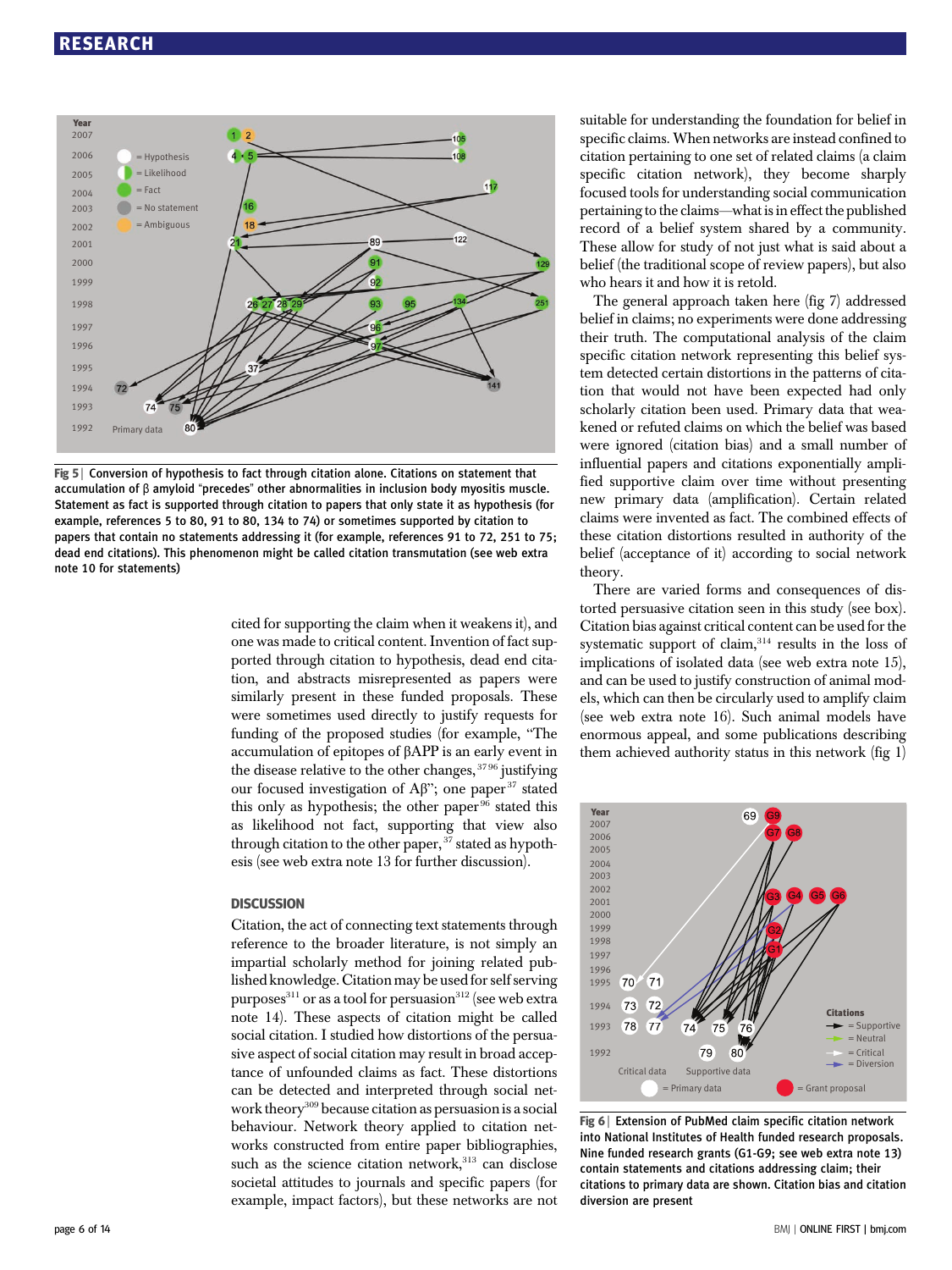

Fig 7 | Overview of approach. After construction of the claim specific citation network, a combined manual and computational endeavour, steps on left (determination of authorities [yellow papers] and identification of amplification) require only computational algorithms; right half (identifying which papers contain actual data addressing claim validity and identifying invention) requires careful reading of paper content. Combining results of authority identification with data identification allows for recognition of citation bias and subsequent steps for its simulated removal and assessment of effects on network

despite reporting no data addressing the claim—that is, whether these β amyloid related molecules are present in human inclusion body myositis muscle. Amplification involves repetitive citation of review papers or other papers lacking data, often through self citation, features noted previously in a variation of a claim specific citation network.315 Invention has multiple variations.

Three factors may account for how citation distortions created authority in this belief system. Foremost is the power of citation through the choice of which papers to cite and which to ignore (citation bias), by citing but distorting content (citation diversion), and by using citation to invent fact (citation transmutation, dead end citation, and back door invention).

Second is an inherent property of negative results, which failed to spread through the network. These were not repeatedly cited by their authors in subsequent papers (only one instance was present $274$ ) as perhaps there was simply nothing further to say about them. Unlike "positive results" there is nothing exciting to be repeatedly written about how something was not found in an experiment. Thus the progression from data to accepted claim is different within a single paper compared with across many papers in a specialty. Within a single paper readers generally view new claims as false until proved true through convincing methods and results. Across a network of papers, however, the barrier to the propagation of negative results biases claims as being viewed as true until proved false.

Thirdly, this belief system is possibly an information cascade (also called an informational cascade), 316317 an entity resulting when people perceive advantage in accepting the prevailing view over any private information they may have when making choices. Indeed certain mathematical properties of information cascades (preferential attachment) would be expected to produce a network with properties seen here (a biased network with a power law distribution of node degrees; see web extra note 3). Many authors may just not be aware of the critical data, as these data are effectively isolated from the discourse about this claim and not mentioned in any review articles. Although unsound information cascades are in theory fragile and fall apart quickly when exposed, $316$  this may not occur in biomedical belief systems, where contradicted claims may persist.<sup>318</sup>

Many published biomedical belief systems may be information cascades because repetition of claims is ubiquitous in the biomedical literature. Many are built on sound data, with authors repeating claims after trusting the published expert opinion of their colleagues. However, there are incentives for generating and joining information cascades regardless of their soundness. Joining an information cascade aids publication as articles have to say something and negative results are biased against.319 Generating and joining an information cascade may improve the likelihood of obtaining research funding because hypothesis driven research is an essential requirement $320$  at many research funding agencies such as the National Institutes of Health, and successful funding generally requires a "strong hypothesis . . . based on current scientific literature"320-that is, the published belief system of a claim. Chances for successful funding may therefore be increased through joining the cascade (repeating the claim and proposing experimental plans around it). In the extension of this citation network into text within grant proposals that have been funded by the National Institutes of Health, citation bias, diversion, or invention were often present. Once research funding has been used to join a cascade there are further incentives to interpret results through confirmation bias ("in a way that confirms one's preconceptions and to avoid information and interpretations which contradict prior beliefs"<sup>321</sup>) to demonstrate success of the research for subsequent funding. Although joining an information cascade may be an optimal behaviour for some people, it reduces the likelihood that future investigators can discover whether it is sound.<sup>317</sup>

Methods for the construction and analysis of comprehensive claim specific citation networks present challenges and limitations. These include interpreting meaning of text, as people may reasonably interpret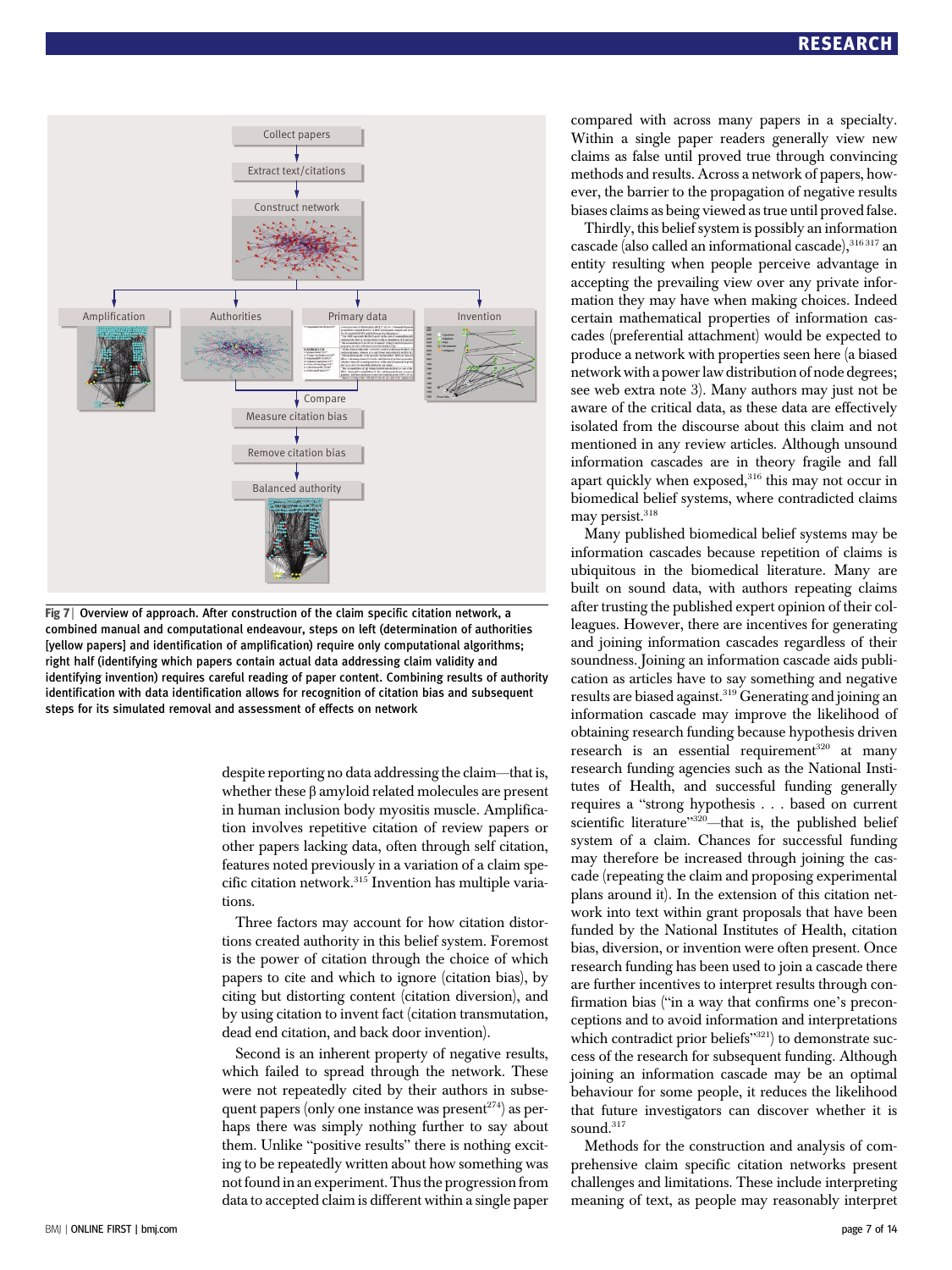#### Vocabulary of citation distortions

#### Citation

Both scholarly and social forms: the scholarly form connects statements to the broader medical literature, the social form (social citation) includes self serving and persuasive subtypes

#### Citation distortions

Self serving citation is always a distortion

Persuasive citation may be necessary to communicate new, sound claims to the scientific community; it may, however, have distorted uses—citation bias, amplification, and invention

#### Citation bias

Systematic ignoring of papers that contain content conflicting with a claim

Bolster claim; justifying animal models to provide opportunities to amplify claim

#### Amplification

Expansion of a belief system without data

Citation made to papers that don't contain primary data, increasing the number of citations supporting the claim without presenting data addressing it

#### Invention

Citation diversion—citing content but claiming it has a different meaning, thereby diverting its implications

Citation transmutation—the conversion of hypothesis into fact through the act of citation alone

Back door invention—repeated misrepresentation of abstracts as peer reviewed papers to fool readers into believing that claims are based on peer reviewed published methods and data

Dead end citation—support of a claim with citation to papers that do not contain content addressing the claim

Title invention—reporting of "experimental results" in a paper's title, even though the paper does not report the performance or results of any such experiments

> text differently, and understanding the distinct phenomena observed (see web extra note 17 for a discussion of these issues). In principle many biomedical claims have an associated citation network, the study of which provides a powerful approach to detecting citation bias, amplification, and invention, and understanding the nature of the authority of the claim.

## <u>What is already continued by the state of the state</u>

In addition to its scholarly use, citation has social uses, both self serving and as a tool for persuasion

One distortion of this persuasive aspect of citation, citation bias, has been recognised in clinical trial reporting where it may lead to false belief about a therapy's efficacy

WHAT THIS STUDY ADDS Distortions in the persuasive use of citation—bias, amplification, and invention—can be used to establish unfounded scientific claims as fact

Categorising these distorted uses of citation and having vocabulary for them aids in their recognition

How scientific data evolve into entire published biomedical belief systems around specific claims can be studied through a device called a claim specific citation network and the use of social network theory

I thank Daniel Rockmore (Department of Mathematics, Dartmouth College); Daniel Jonah Goldhagen; Peter Park (Harvard Medical School); and Einer Elhauge (Harvard Law School), for thoughtful discussions. Anthony Amato (Harvard Medical School) carried out validation of extracted text and citations.

Funding: SAG is in part supported by National Institutes of Health grants R01NS43471 and R21NS057225, and Muscular Dystrophy Association grant MDA4353. These grants did not contain specific aims directly encompassing this research.

Competing interests: SAG had full access to all of the data in the study and takes responsibility for the integrity of the data and the accuracy of the data analysis.

**Ethical approval: Not required.** 

- 1 Needham M, Mastaglia FL. Inclusion body myositis: current pathogenetic concepts and diagnostic and therapeutic approaches. Lancet Neurol 2007;6:620-631.
- 2 Needham M, Mastaglia FL, Garlepp MJ. Genetics of inclusion-body myositis. Muscle Nerve 2007;35:549-561.
- 3 Askanas V, Engel WK. Inclusion-body myositis, a multifactorial muscle disease associated with aging: current concepts of pathogenesis. Curr Opin Rheumatol 2007;19:550-559.
- 4 Askanas V, Engel WK. Inclusion-body myositis: a myodegenerative conformational disorder associated with Abeta, protein misfolding, and proteasome inhibition. Neurology 2006;66(2 Suppl 1):S39-48.
- 5 Murphy MP, Golde TE. Inclusion-body myositis and Alzheimer disease: two sides of the same coin, or different currencies altogether? Neurology 2006;66(2 Suppl 1):S65-68.
- 6 Buxbaum JN. Treatment and prevention of the amyloidoses: can the lessons learned be applied to sporadic inclusion-body myositis? Neurology 2006;66(2 Suppl 1):S110-113.
- Engel WK, Askanas V. Inclusion-body myositis: clinical, diagnostic, and pathologic aspects. Neurology 2006;66(2 Suppl 1):S20-29.
- 8 Dalakas MC. Inflammatory, immune, and viral aspects of inclusionbody myositis. Neurology 2006;66(2 Suppl 1):S33-38.
- 9 Dalakas MC. Sporadic inclusion body myositis–diagnosis, pathogenesis and therapeutic strategies. Nat Clin Pract Neurol 2006;2:437-447.
- 10 Munshi SK, Thanvi B, Jonnalagadda SJ et al. Inclusion body myositis: an underdiagnosed myopathy of older people. Age Ageing 2006;35:91-94.
- 11 Askanas V, Engel WK. Molecular pathology and pathogenesis of inclusion-body myositis. Microsc Res Tech 2005;67:114-120.
- 12 Askanas V, Engel WK. Sporadic inclusion-body myositis: a proposed key pathogenetic role of the abnormalities of the ubiquitinproteasome system, and protein misfolding and aggregation. Acta Myol 2005;24:17-24.
- 13 Oldfors A, Lindberg C. Diagnosis, pathogenesis and treatment of inclusion body myositis. Curr Opin Neurol 2005;18:497-503.
- 14 Dalakas MC. Inflammatory disorders of muscle: progress in polymyositis, dermatomyositis and inclusion body myositis. Curr Opin Neurol 2004;17:561-567.
- 15 Askanas V, Engel WK. Unfolding story of inclusion-body myositis and myopathies: role of misfolded proteins, amyloid-beta, cholesterol, and aging. J Child Neurol 2003;18:185-190.
- 16 Askanas V, Engel WK. Proposed pathogenetic cascade of inclusionbody myositis: importance of amyloid-beta, misfolded proteins, predisposing genes, and aging. Curr Opin Rheumatol 2003;15:737-744.
- 17 Dalakas MC. Understanding the immunopathogenesis of inclusionbody myositis: present and future prospects. Rev Neurol (Paris) 2002;158:948-958.
- 18 Askanas V, Engel WK. Inclusion-body myositis and myopathies: different etiologies, possibly similar pathogenic mechanisms. Curr Opin Neurol 2002;15:525-531.
- 19 Tawil R, Griggs RC. Inclusion body myositis. Curr Opin Rheumatol 2002;14:653-657.
- 20 Askanas V, Engel WK. Newest pathogenetic considerations in inclusion-body myositis: possible role of amyloid-beta, cholesterol, relation to aging and to Alzheimer's disease. Curr Rheumatol Rep 2002;4:427-433.
- 21 Askanas V, Engel WK. Inclusion-body myositis: newest concepts of pathogenesis and relation to aging and Alzheimer disease. J Neuropathol Exp Neurol 2001;60:1-14.
- 22 Oldfors A, Fyhr IM, Inclusion body myositis: genetic factors, aberrant protein expression, and autoimmunity. Curr Opin Rheumatol 2001;13:469-475.
- 23 Oldfors A, Lindberg C. Inclusion body myositis. Curr Opin Neurol 1999;12:527-533.
- 24 Cherin P. Treatment of inclusion body myositis. Curr Opin Rheumatol 1999;11:456-461.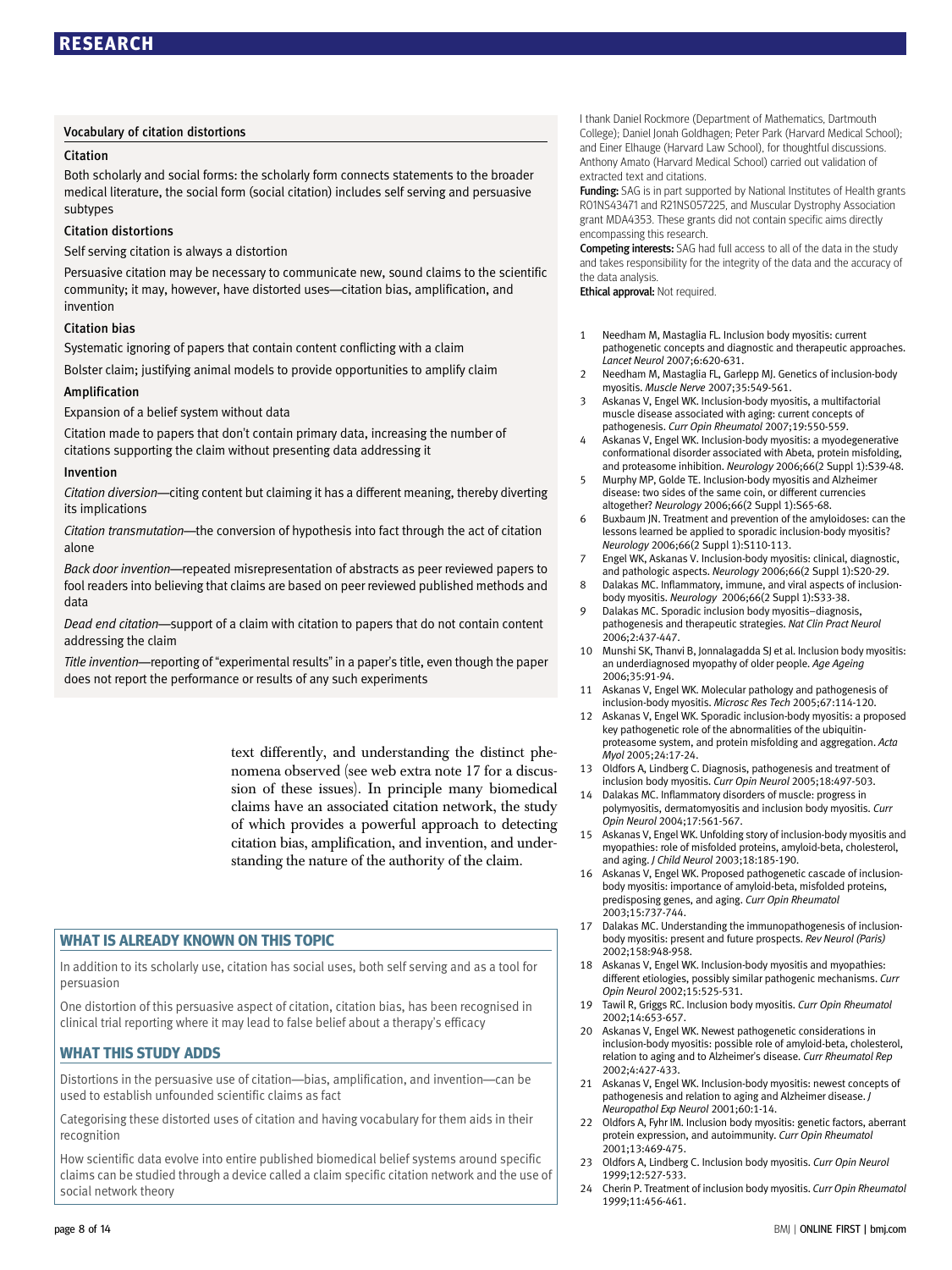- 25 Vogel H. Inclusion body myositis–a review. Adv Anat Pathol 1998;5:164-169.
- 26 Askanas V, Engel WK. Sporadic inclusion-body myositis and hereditary inclusion-body myopathies: current concepts of diagnosis and pathogenesis. Curr Opin Rheumatol 1998;10:530-542.
- 27 Askanas V, Engel WK. Does overexpression of betaAPP in aging muscle have a pathogenic role and a relevance to Alzheimer's disease? Clues from inclusion body myositis, cultured human muscle, and transgenic mice. Am J Pathol 1998;153:1673-1677.
- 28 Askanas V, Engel WK. Sporadic inclusion-body myositis and its similarities to Alzheimer disease brain. Recent approaches to diagnosis and pathogenesis, and relation to aging. Scand J Rheumatol 1998;27:389-405.
- 29 Askanas V, Engel WK. Sporadic inclusion-body myositis and hereditary inclusion-body myopathies: diseases of oxidative stress and aging? Arch Neurol 1998;55:915-920.
- 30 Askanas V, Engel WK, Alvarez RB. Fourteen newly recognized proteins at the human neuromuscular junctions–and their nonjunctional accumulation in inclusion-body myositis. Ann N Y Acad Sci 1998;841:28-56.
- 31 Illa I, Dalakas MC. Dermatomyositis, polymyositis and inclusion body myositis: current concepts. Rev Neurol (Paris) 1998;154:13-16.
- 32 Sivakumar K, Dalakas MC. Inclusion body myositis and myopathies. Curr Opin Neurol 1997;10:413-420.
- 33 Dalakas MC, Sivakumar K. The immunopathologic and inflammatory differences between dermatomyositis, polymyositis and sporadic inclusion body myositis. Curr Opin Neurol 1996;9:235-239.
- 34 Garlepp MJ, Mastaglia FL. Inclusion body myositis. J Neurol Neurosurg Psychiatry 1996;60:251-255.
- 35 Carpenter S. Inclusion body myositis, a review. J Neuropathol Exp Neurol 1996;55:1105-1114.
- 36 Griggs RC, Askanas V, DiMauro S et al. Inclusion body myositis and myopathies. Ann Neurol 1995;38:705-713.
- 37 Askanas V, Engel WK. New advances in the understanding of sporadic inclusion-body myositis and hereditary inclusion-body myopathies. Curr Opin Rheumatol 1995;7:486-496.
- 38 Askanas V, Engel WK, Mirabella M. Idiopathic inflammatory myopathies: inclusion-body myositis, polymyositis, and dermatomyositis. Curr Opin Neurol 1994;7:448-456.
- 39 Calabrese LH, Chou SM. Inclusion body myositis. Rheum Dis Clin North Am 1994;20:955-972.
- 40 Chou SM. Inclusion body myositis. Baillieres Clin Neurol 1993;2:557-577.
- 41 Askanas V, Engel WK. New advances in inclusion-body myositis. Curr Opin Rheumatol 1993;5:732-741.
- 42 Sekul EA, Dalakas MC. Inclusion body myositis: new concepts. Semin Neurol 1993;13:256-263.
- 43 Briani C, Doria A, Sarzi-Puttini P, Dalakas MC. Update on idiopathic inflammatory myopathies. Autoimmunity 2006;39:161-170.
- 44 Dalakas MC. Therapeutic targets in patients with inflammatory myopathies: present approaches and a look to the future. Neuromuscul Disord 2006;16:223-236.
- 45 Dalakas MC. Mechanisms of disease: signaling pathways and immunobiology of inflammatory myopathies. Nat Clin Pract Rheumatol 2006;2:219-227.
- 46 Dalakas MC. The future prospects in the classification, diagnosis and therapies of inflammatory myopathies: a view to the future from the "bench-to-bedside". J Neurol 2004;251:651-657.
- 47 Chinoy H, Ollier WE, Cooper RG. Have recent immunogenetic investigations increased our understanding of disease mechanisms in the idiopathic inflammatory myopathies? Curr Opin Rheumatol 2004;16:707-713.
- 48 Christopher-Stine L, Plotz PH. Myositis: an update on pathogenesis. Curr Opin Rheumatol 2004;16:700-706.
- 49 Christopher-Stine L, Plotz PH. Adult inflammatory myopathies. Best Pract Res Clin Rheumatol 2004;18:331-344.
- 50 Dalakas MC. The molecular pathophysiology in inflammatory myopathies. Rev Med Interne 2004;25 Suppl 1:S14-16.
- 51 Figarella-Branger D, Civatte M, Bartoli C, Pellissier JF. Cytokines, chemokines, and cell adhesion molecules in inflammatory myopathies. Muscle Nerve 2003;28:659-682.
- 52 Mastaglia FL, Garlepp MJ, Phillips BA, Zilko PJ. Inflammatory myopathies: clinical, diagnostic and therapeutic aspects. Muscle Nerve 2003;27:407-425.
- 53 Dalakas MC. Therapeutic approaches in patients with inflammatory myopathies. Semin Neurol 2003;23:199-206.
- 54 Dalakas MC. Muscle biopsy findings in inflammatory myopathies. Rheum Dis Clin North Am 2002;28:779-798.
- 55 Kissel JT. Misunderstandings, misperceptions, and mistakes in the management of the inflammatory myopathies. Semin Neurol 2002;22:41-51.
- 56 Hilton-Jones D. Inflammatory muscle diseases. Curr Opin Neurol 2001;14:591-596.
- 57 Dalakas MC. Molecular immunology and genetics of inflammatory muscle diseases. Arch Neurol 1998;55:1509-1512.
- 58 Bertorini TE. Inflammatory myopathies [polymyositis, dermatomyositis, inclusion body myositis]. Compr Ther 1998;24:494-502.
- 59 Mantegazza R, Bernasconi P, Confalonieri P, Cornelio F. Inflammatory myopathies and systemic disorders: a review of immunopathogenetic mechanisms and clinical features. J Neurol 1997;244:277-287.
- 60 Amato AA, Barohn RJ. Idiopathic inflammatory myopathies. Neurol Clin 1997;15:615-648.
- 61 Serratrice G. The three groups of polymyositis. Rev Rhum Engl Ed 1996;63:797-800.
- 62 Dalakas MC. Immunopathogenesis of inflammatory myopathies. Ann Neurol 1995;37(suppl 1):S74-S86.
- 63 Mantegazza R, Bernasconi P. Cellular aspects of myositis. Curr Opin Rheumatol 1994;6:568-574.
- 64 Dalakas MC. Current treatment of the inflammatory myopathies. Curr Opin Rheumatol 1994;6:595-601.
- 65 Karpati G, Carpenter S. Pathology of the inflammatory myopathies. Baillieres Clin Neurol 1993;2:527-556.
- Dalakas MC. Clinical, immunopathologic, and therapeutic considerations of inflammatory myopathies. Clin Neuropharmacol 1992;15:327-351.
- 67 Kalovidouris AE. Immune aspects of myositis. Curr Opin Rheumatol 1992;4:809-814.
- 68 Dalakas MC. Inflammatory and toxic myopathies. Curr Opin Neurol Neurosurg 1992;5:645-654.
- 69 Lunemann JD, Schmidt J, Schmid D et al. Beta-amyloid is a substrate of autophagy in sporadic inclusion body myositis. Ann Neurol 2007;61:476-483.
- 70 Askanas V, Sarkozi E, Bilak M et al. Human muscle macrophages express beta-amyloid precursor and prion proteins and their mRNAs. Neuroreport 1995;6:1045-1049.
- 71 Sherriff FE, Joachim CL, Squier MV, Esiri MM. Ubiquitinated inclusions in inclusion-body myositis patients are immunoreactive for cathepsin D but not beta-amyloid. Neurosci Lett 1995;194:37-40.
- 72 Sarkozi E, Askanas V, Johnson SA et al. Expression of beta-amyloid precursor protein gene is developmentally regulated in human muscle fibers in vivo and in vitro. Exp Neurol 1994;128:27-33.
- 73 Nalbantoglu J, Karpati G, Carpenter S. Conspicuous accumulation of a single-stranded DNA binding protein in skeletal muscle fibers in inclusion body myositis. Am J Pathol 1994;144:874-882.
- 74 Askanas V, Alvarez RB, Engel WK. beta-Amyloid precursor epitopes in muscle fibers of inclusion body myositis. Ann Neurol 1993;34:551-560.
- 75 Sarkozi E, Askanas V, Johnson SA et al. beta-Amyloid precursor protein mRNA is increased in inclusion-body myositis muscle. Neuroreport 1993;4:815-818.
- 76 Villanova M, Kawai M, Lubke U et al. Rimmed vacuoles of inclusion body myositis and oculopharyngeal muscular dystrophy contain amyloid precursor protein and lysosomal markers. Brain Res 1993;603:343-347.
- 77 Leclerc A, Tome FM, Fardeau M. Ubiquitin and beta-amyloid-protein in inclusion body myositis (IBM), familial IBM-like disorder and oculopharyngeal muscular dystrophy: an immunocytochemical study. Neuromuscul Disord 1993;3:283-291.
- 78 Schubert W, Masters CL, Beyreuther K. APP+ T lymphocytes selectively sorted to endomysial tubes in polymyositis displace NCAM-expressing muscle fibers. Eur J Cell Biol 1993;62:333-342.
- 79 Askanas V, Engel WK, Alvarez RB, Glenner GG. beta-Amyloid protein immunoreactivity in muscle of patients with inclusion-body myositis. Lancet 1992;339:560-561.
- 80 Askanas V, Engel WK, Alvarez RB. Light and electron microscopic localization of beta-amyloid protein in muscle biopsies of patients with inclusion-body myositis. Am I Pathol 1992:141:31-36.
- 81 Sugarman MC, Kitazawa M, Baker M et al. Pathogenic accumulation of APP in fast twitch muscle of IBM patients and a transgenic model. Neurobiol Aging 2006;27:423-432.
- 82 Rosen KM, Veereshwarayya V, Moussa CE et al. Parkin protects against mitochondrial toxins and beta-amyloid accumulation in skeletal muscle cells. J Biol Chem 2006;281:12809-12816.
- 83 Kitazawa M, Green KN, Caccamo A, LaFerla FM. Genetically augmenting Abeta42 levels in skeletal muscle exacerbates inclusion body myositis-like pathology and motor deficits in transgenic mice. Am J Pathol 2006;168:1986-1997.
- 84 Moussa CE, Fu Q, Kumar P et al. Transgenic expression of beta-APP in fast-twitch skeletal muscle leads to calcium dyshomeostasis and IBM-like pathology. Faseb J 2006;20:2165-2167.
- 85 Fratta P, Engel WK, McFerrin J et al. Proteasome inhibition and aggresome formation in sporadic inclusion-body myositis and in amyloid-beta precursor protein-overexpressing cultured human muscle fibers. Am J Pathol 2005;167:517-526.
- 86 Christensen RA, Shtifman A, Allen PD et al. Calcium dyshomeostasis in beta-amyloid and tau-bearing skeletal myotubes. J Biol Chem 2004;279:53524-53532.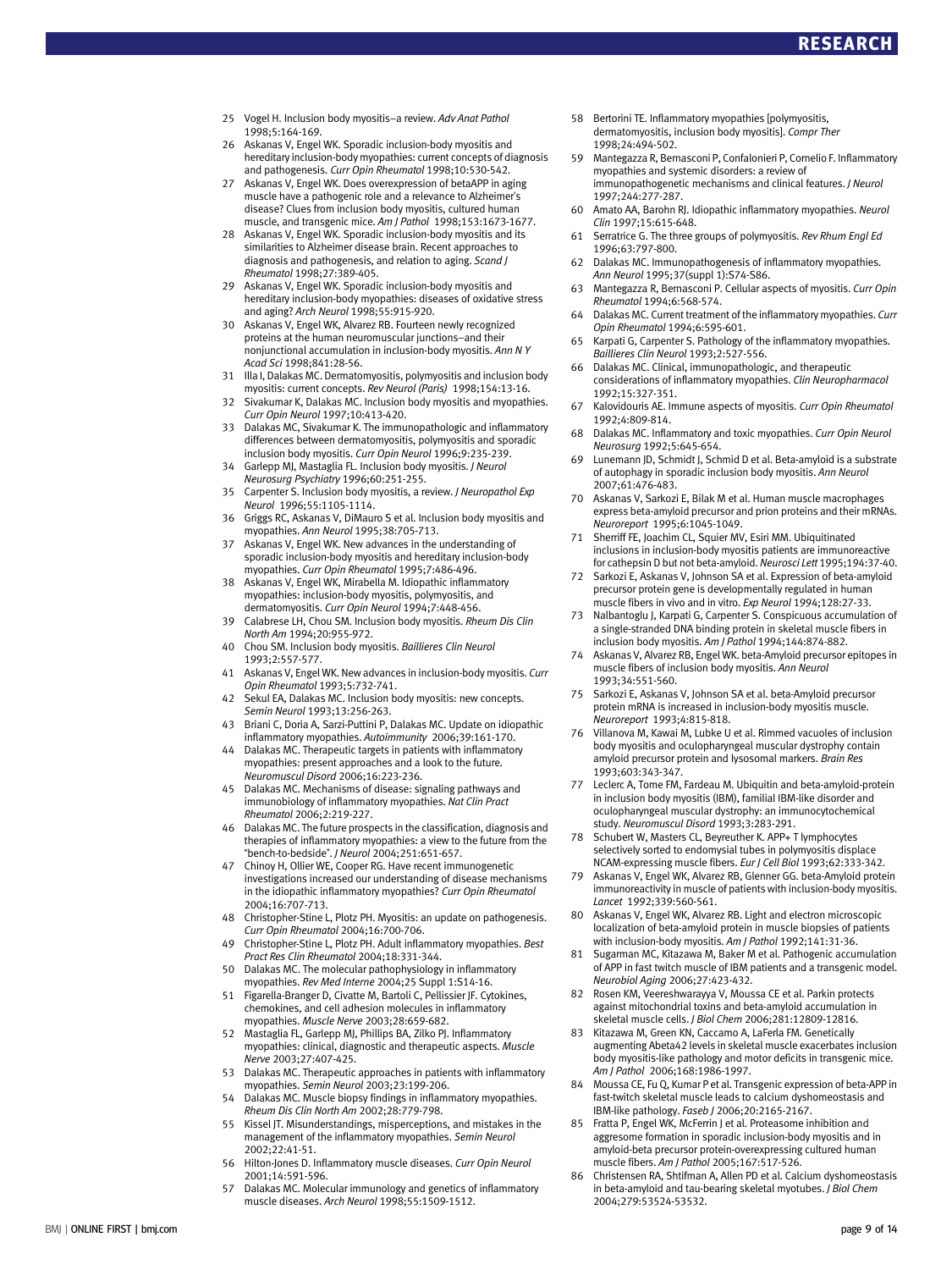- 87 Strazielle C, Dumont M, Fukuchi K, Lalonde R. Transgenic mice expressing the human C99 terminal fragment of betaAPP: effects on cytochrome oxidase activity in skeletal muscle and brain. J Chem Neuroanat 2004;27:237-246.
- 88 Sugarman MC, Yamasaki TR, Oddo S et al. Inclusion body myositislike phenotype induced by transgenic overexpression of beta APP in skeletal muscle. Proc Natl Acad Sci U S A 2002;99:6334-6339.
- 89 Querfurth HW, Suhara T, Rosen KM et al. Beta-amyloid peptide expression is sufficient for myotube death: implications for human inclusion body myopathy. Mol Cell Neurosci 2001;17:793-810.
- 90 Baron P, Galimberti D, Meda L et al. Production of IL-6 by human myoblasts stimulated with Abeta: relevance in the pathogenesis of IBM. Neurology 2001;57:1561-1565.
- 91 Baron P, Galimberti D, Meda L et al. Synergistic effect of beta-amyloid protein and interferon gamma on nitric oxide production by C2C12 muscle cells. Brain 2000;123:374-379.
- 92 McFerrin J, Engel WK, Askanas V. Cultured inclusion-body myositis muscle fibers do not accumulate beta-amyloid precursor protein and can be innervated. Neurology 1999;53:2184-2187.
- 93 Fukuchi K, Pham D, Hart M et al. Amyloid-beta deposition in skeletal muscle of transgenic mice: possible model of inclusion body myopathy. Am J Pathol 1998;153:1687-1693.
- 94 Jin LW, Hearn MG, Ogburn CE et al. Transgenic mice over-expressing the C-99 fragment of betaPP with an alpha-secretase site mutation develop a myopathy similar to human inclusion body myositis. Am J Pathol 1998;153:1679-1686.
- 95 McFerrin J, Engel WK, Askanas V. Impaired innervation of cultured human muscle overexpressing betaAPP experimentally and genetically: relevance to inclusion-body myopathies. Neuroreport 1998;9:3201-3205.
- 96 Askanas V, McFerrin J, Alvarez RB et al. Beta APP gene transfer into cultured human muscle induces inclusion-body myositis aspects. Neuroreport 1997;8:2155-2158.
- 97 Askanas V, McFerrin J, Baque S et al. Transfer of beta-amyloid precursor protein gene using adenovirus vector causes mitochondrial abnormalities in cultured normal human muscle. Proc Natl Acad Sci U S A 1996;93:1314-1319.
- 98 Banwell BL, Engel AG. AlphaB-crystallin immunolocalization yields new insights into inclusion body myositis. Neurology 2000;54:1033-1041.
- 99 Hutchinson DO. Inclusion body myositis: abnormal protein accumulation does not trigger apoptosis. Neurology 1998;51:1742-1745.
- 100 Pruitt JN, 2nd, Showalter CJ, Engel AG. Sporadic inclusion body myositis: counts of different types of abnormal fibers. Ann Neurol 1996;39:139-143.
- 101 Askanas V, Engel WK, Alvarez RB. Enhanced detection of congo-redpositive amyloid deposits in muscle fibers of inclusion body myositis and brain of Alzheimer's disease using fluorescence technique. Neurology 1993;43:1265-1267.
- 102 Mendell JR, Sahenk Z. Inclusion body myositis. Neurology 1992;42:2231-2232.
- 103 Neville HE, Baumbach LL, Ringel SP et al. Familial inclusion body myositis: evidence for autosomal dominant inheritance. Neurology 1992;42:897-902.
- 104 Mendell JR, Sahenk Z, Gales T, Paul L. Amyloid filaments in inclusion body myositis. Novel findings provide insight into nature of filaments. Arch Neurol 1991;48:1229-1234.
- 105 Wojcik S, Nogalska A, McFerrin J et al. Myostatin precursor protein is increased and associates with amyloid-beta precursor protein in inclusion-body myositis culture model. Neuropathol Appl Neurobiol 2007;33:238-242.
- 106 Wojcik S, Engel WK, Yan R et al. NOGO is increased and binds to BACE1 in sporadic inclusion-body myositis and in AbetaPPoverexpressing cultured human muscle fibers. Acta Neuropathol (Berl) 2007;114:517-526.
- 107 Salajegheh M, Raju R, Schmidt J, Dalakas MC. Upregulation of thrombospondin-1(TSP-1) and its binding partners, CD36 and CD47, in sporadic inclusion body myositis. *I Neuroimmunol* 2007;187:166-174.
- 108 Wojcik S, Engel WK, McFerrin J et al. AbetaPP-overexpression and proteasome inhibition increase alphaB-crystallin in cultured human muscle: relevance to inclusion-body myositis. Neuromuscul Disord 2006;16:839-844.
- 109 Paciello O, Wojcik S, Engel WK et al. Parkin and its association with alpha-synuclein and AbetaPP in inclusion-body myositis and AbetaPP-overexpressing cultured human muscle fibers. Acta Myol 2006;25:13-22.
- 110 Nogalska A, Engel WK, McFerrin J et al. Homocysteine-induced endoplasmic reticulum protein (Herp) is up-regulated in sporadic inclusion-body myositis and in endoplasmic reticulum stressinduced cultured human muscle fibers. J Neurochem 2006;96:1491-1499.
- 111 Broccolini A, Gidaro T, Morosetti R et al. Neprilysin participates in skeletal muscle regeneration and is accumulated in abnormal

muscle fibres of inclusion body myositis. J Neurochem 2006;96:777-789.

- 112 Li J, Yin C, Okamoto H et al. Proteomic analysis of inclusion body myositis. J Neuropathol Exp Neurol 2006;65:826-833.
- 113 Wojcik S, Engel WK, McFerrin J, Askanas V. Myostatin is increased and complexes with amyloid-beta within sporadic inclusion-body myositis muscle fibers. Acta Neuropathol (Berl) 2005;110:173-177.
- 114 Ferrer I, Carmona M, Blanco R et al. Involvement of clusterin and the aggresome in abnormal protein deposits in myofibrillar myopathies and inclusion body myositis. Brain Pathol 2005;15:101-108.
- 115 Fratta P, Engel WK, Van Leeuwen FW et al. Mutant ubiquitin UBB+1 is accumulated in sporadic inclusion-body myositis muscle fibers. Neurology 2004;63:1114-1117.
- 116 Broccolini A, Ricci E, Pescatori M et al. Insulin-like growth factor I in inclusion-body myositis and human muscle cultures. J Neuropathol Exp Neurol 2004;63:650-659.
- 117 Vattemi G, Engel WK, McFerrin J, Askanas V. Endoplasmic reticulum stress and unfolded protein response in inclusion body myositis muscle. Am J Pathol 2004;164:1-7.
- 118 Choi YC, Kim TS, Kim SY. Increase in transglutaminase 2 in idiopathic inflammatory myopathies. Eur Neurol 2004;51:10-14.
- 119 Vattemi G, Engel WK, McFerrin J, Askanas V. Cystatin C colocalizes with amyloid-beta and coimmunoprecipitates with amyloid-beta precursor protein in sporadic inclusion-body myositis muscles. J Neurochem 2003;85:1539-1546.
- 120 Jaworska-Wilczynska M, Wilczynski GM, Engel WK et al. Three lipoprotein receptors and cholesterol in inclusion-body myositis muscle. Neurology 2002;58:438-445.
- 121 Greenberg SA, Sanoudou D, Haslett JN et al. Molecular profiles of inflammatory myopathies. Neurology 2002;59:1170-1182.
- 122 Vattemi G, Engel WK, McFerrin J et al. Presence of BACE1 and BACE2 in muscle fibres of patients with sporadic inclusion-body myositis. Lancet 2001;358:1962-1964.
- 123 Wilczynski GM, Engel WK, Askanas V. Novel cytoplasmic immunolocalization of RNA polymerase II in inclusion-body myositis muscle. Neuroreport 2001;12:1809-1814.
- 124 Zanusso G, Vattemi G, Ferrari S et al. Increased expression of the normal cellular isoform of prion protein in inclusion-body myositis, inflammatory myopathies and denervation atrophy. Brain Pathol 2001;11:182-189.
- 125 Choi Y-C, Park GT, Kim T-S et al. Sporadic inclusion body myositis correlates with increased expression and cross-linking by transglutaminases 1 and 2. J. Biol. Chem 2000;275:8703-8710.
- 126 Choi YC, Dalakas MC. Expression of matrix metalloproteinases in the muscle of patients with inflammatory myopathies. Neurology 2000;54:65-71.
- 127 Wilczynski GM, Engel WK, Askanas V. Cyclin-dependent kinase 5 colocalizes with phosphorylated tau in human inclusion-body myositis paired-helical filaments and may play a role in tau phosphorylation. Neurosci Lett 2000;293:33-36.
- 128 Kok CC, Boyt A, Gaudieri S et al. Mitochondrial DNA variants in inclusion body myositis. Neuromuscul Disord 2000;10:604-611.
- 129 Askanas V, Engel WK, Alvarez RB et al. Novel immunolocalization of alpha-synuclein in human muscle of inclusion-body myositis, regenerating and necrotic muscle fibers, and at neuromuscular junctions. J Neuropathol Exp Neurol 2000;59:592-598.
- 130 Wilczynski GM, Engel WK, Askanas V. Association of active extracellular signal-regulated protein kinase with paired helical filaments of inclusion-body myositis muscle suggests its role in inclusion-body myositis tau phosphorylation. Am J Pathol 2000;156:1835-1840.
- 131 Broccolini A, Engel WK, Alvarez RB, Askanas V. Redox factor-1 in muscle biopsies of patients with inclusion-body myositis. Neurosci Lett 2000;287:1-4.
- 132 Li M, Dalakas MC. The muscle mitogen-activated protein kinase is altered in sporadic inclusion body myositis. Neurology 2000;54:1665-1670.
- 133 Broccolini A, Engel WK, Alvarez RB, Askanas V. Paired helical filaments of inclusion-body myositis muscle contain RNA and survival motor neuron protein. Am J Pathol 2000;156:1151-1155.
- 134 Askanas V, Engel WK, Yang CC et al. Light and electron microscopic immunolocalization of presenilin 1 in abnormal muscle fibers of patients with sporadic inclusion-body myositis and autosomalrecessive inclusion-body myopathy. Am J Pathol 1998;152:889-895.
- 135 Yang CC, Askanas V, Engel WK, Alvarez RB. Immunolocalization of transcription factor NF-kappaB in inclusion-body myositis muscle and at normal human neuromuscular junctions. Neurosci Lett 1998;254:77-80.
- 136 Semino-Mora C, Dalakas MC. Rimmed vacuoles with beta-amyloid and ubiquitinated filamentous deposits in the muscles of patients with long-standing denervation (postpoliomyelitis muscular atrophy): similarities with inclusion body myositis. Hum Pathol 1998;29:1128-1133.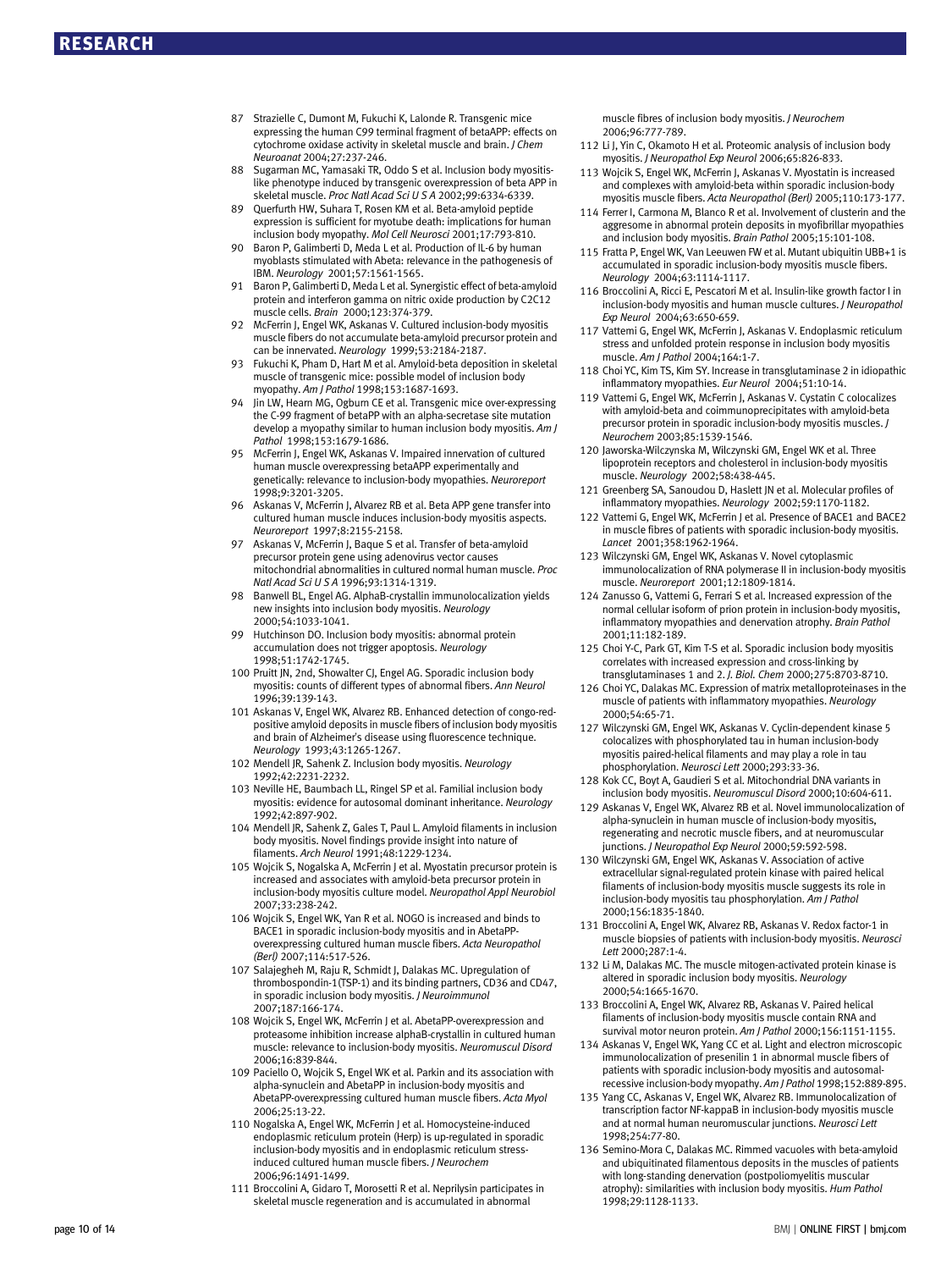- 137 Yang CC, Alvarez RB, Engel WK, Askanas V. Increase of nitric oxide synthases and nitrotyrosine in inclusion-body myositis. Neuroreport 1996;8:153-158.
- 138 Mirabella M, Alvarez RB, Engel WK et al. Apolipoprotein E and apolipoprotein E messenger RNA in muscle of inclusion body myositis and myopathies. Ann Neurol 1996;40:864-872.
- 139 Sarkozi E, Askanas V, Engel WK. Abnormal accumulation of prion protein mRNA in muscle fibers of patients with sporadic inclusionbody myositis and hereditary inclusion-body myopathy. Am J Pathol 1994;145:1280-1284.
- 140 Askanas V, Mirabella M, Engel WK et al. Apolipoprotein E immunoreactive deposits in inclusion-body muscle diseases. *Lancet* 1994;343:364-365.
- 141 Askanas V, Engel WK, Bilak M et al. Twisted tubulofilaments of inclusion body myositis muscle resemble paired helical filaments of Alzheimer brain and contain hyperphosphorylated tau. Am J Pathol 1994;144:177-187.
- 142 Askanas V, Bilak M, Engel WK et al. Prion protein is abnormally accumulated in inclusion-body myositis. Neuroreport 1993;5:25-28.
- 143 Bilak M, Askanas V, Engel WK. Strong immunoreactivity of alpha 1 antichymotrypsin co-localizes with beta-amyloid protein and ubiquitin in vacuolated muscle fibers of inclusion-body myositis. Acta Neuropathol (Berl) 1993;85:378-382.
- 144 Greenberg SA. A gene expression approach to study perturbed pathways in myositis. Curr Opin Rheumatol 2007;19:536-541.
- 145 Kimonis VE, Watts GD. Autosomal dominant inclusion body myopathy, Paget disease of bone, and frontotemporal dementia. Alzheimer Dis Assoc Disord 2005;19 Suppl 1:S44-47.
- 146 Nogalska A, Wojcik S, Engel WK et al. Endoplasmic reticulum stress induces myostatin precursor protein and NF-kappaB in cultured human muscle fibers: relevance to inclusion body myositis. Exp Neurol 2007;204:610-618.
- 147 Malicdan MC, Noguchi S, Nonaka I et al. A GNE knockout mouse expressing human V572L mutation develops features similar to distal myopathy with rimmed vacuoles or hereditary inclusion body myopathy. Hum Mol Genet 2007;16:115-128.
- 148 Morosetti R, Mirabella M, Gliubizzi C et al. MyoD expression restores defective myogenic differentiation of human mesoangioblasts from inclusion-body myositis muscle. Proc Natl Acad Sci U S A 2006;103:16995-17000.
- 149 Chahin N, Engel AG. Correlation of muscle biopsy, clinical course, and outcome in PM and sporadic IBM. Neurology 2008;70:418-24.
- 150 Huang S, Liang J, Zheng M et al. Inducible overexpression of wild-type prion protein in the muscles leads to a primary myopathy in transgenic mice. Proc Natl Acad Sci U S A 2007;104:6800-6805.
- 151 Dalakas MC, Rakocevic G, Shatunov A et al. Inclusion body myositis with human immunodeficiency virus infection: four cases with clonal expansion of viral-specific T cells. Ann Neurol 2007;61:466-475.
- 152 Hadjivassiliou M, Chattopadhyay AK, Grunewald RA et al. Myopathy associated with gluten sensitivity. Muscle Nerve 2007;35:443-450.
- 153 Weihl CC, Miller SE, Hanson PI, Pestronk A. Transgenic expression of inclusion body myopathy associated mutant p97/VCP causes weakness and ubiquitinated protein inclusions in mice. Hum Mol Genet 2007;16:919-928.
- 154 Hatanaka Y, Oh SJ. Single-fiber electromyography in sporadic inclusion body myopathy. Clin Neurophysiol 2007;118:1563-1568.
- 155 Finch CE. A perspective on sporadic inclusion-body myositis: the role of aging and inflammatory processes. Neurology 2006;66(2 Suppl 1):S1-6.
- 156 Glabe CG, Kayed R. Common structure and toxic function of amyloid oligomers implies a common mechanism of pathogenesis. Neurology 2006;66(2 Suppl 1):S74-78.
- 157 Vetrivel KS, Thinakaran G. Amyloidogenic processing of beta-amyloid precursor protein in intracellular compartments. Neurology 2006;66(2 Suppl 1):S69-73.
- 158 Moreira PI, Honda K, Zhu X et al. Brain and brawn: parallels in oxidative strength. Neurology 2006;66(2 Suppl 1):S97-101.
- 159 Zhang K, Kaufman RJ. The unfolded protein response: a stress signaling pathway critical for health and disease. Neurology 2006;66(2 Suppl 1):S102-109.
- 160 Koistinen H, Prinjha R, Soden P et al. Elevated levels of amyloid precursor protein in muscle of patients with amyotrophic lateral sclerosis and a mouse model of the disease. Muscle Nerve 2006;34:444-450.
- 161 Fidzianska A, Glinka Z. Rimmed vacuoles with beta-amyloid and tau protein deposits in the muscle of children with hereditary myopathy. Acta Neuropathol (Berl) 2006;112:185-193.
- 162 Dimitri D, Benveniste O, Dubourg O et al. Shared blood and muscle CD8+ T-cell expansions in inclusion body myositis. Brain 2006;129:986-995.
- 163 McGavern DB. Immunotherapeutic relief from persistent infections and amyloid disorders. Neurology 2006;66(2 Suppl 1):S59-64.
- 164 Steinman L. Controlling autoimmunity in sporadic inclusion-body myositis. Neurology 2006;66(2 Suppl 1):S56-58.
- 165 Oldfors A, Moslemi AR, Jonasson L et al. Mitochondrial abnormalities in inclusion-body myositis. Neurology 2006;66(2 Suppl 1):S49-55.
- 166 Ghetti B, Goebel HH. Frontotemporal dementia: the post-tau era. Neurology 2006;67:560-561.
- 167 Weihl CC, Dalal S, Pestronk A, Hanson PI. Inclusion body myopathyassociated mutations in p97/VCP impair endoplasmic reticulumassociated degradation. Hum Mol Genet 2006;15:189-199.
- 168 De Bleecker JL, Creus KK, De Paepe B. Potential therapeutic targets for idiopathic inflammatory myopathies. Drug News Perspect 2006;19:549-557.
- 169 Authier FJ, Chariot P, Gherardi RK. Skeletal muscle involvement in human immunodeficiency virus (HIV)-infected patients in the era of highly active antiretroviral therapy (HAART). Muscle Nerve 2005;32:247-260.
- 170 Dalakas MC. Autoimmune muscular pathologies. Neurol Sci 2005;26(Suppl 1):S7-8.
- 171 Krivickas LS, Amato AA, Krishnan G et al. Preservation of in vitro muscle fiber function in dermatomyositis and inclusion body myositis: a single fiber study. Neuromuscul Disord 2005;15:349-354.
- 172 Ranque-Francois B, Maisonobe T, Dion E et al. Familial inflammatory inclusion body myositis. Ann Rheum Dis 2005;64:634-637.
- 173 Caccamo A, Oddo S, Sugarman MC et al. Age- and region-dependent alterations in Abeta-degrading enzymes: implications for Abetainduced disorders. Neurobiol Aging 2005;26:645-654.
- 174 Koudinov AR, Koudinova NV. Cholesterol homeostasis failure as a unifying cause of synaptic degeneration. J Neurol Sci 2005;229-230:233-240.
- 175 Cafforio G, Pistolesi S, D'Avino C et al. Inclusion body myopathy associated with motor neuron syndrome: three case reports. Clin Neuropathol 2005;24:36-41.
- 176 Boros S, Kamps B, Wunderink L et al. Transglutaminase catalyzes differential crosslinking of small heat shock proteins and amyloidbeta. FEBS Lett 2004;576:57-62.
- 177 Gossrau G, Gestrich B, Koch R et al. Apolipoprotein E and alpha-1 antichymotrypsin polymorphisms in sporadic inclusion body myositis. Eur Neurol 2004;51:215-220.
- 178 Fidzianska A, Rowinska-Marcinska K, Hausmanowa-Petrusewicz I. Coexistence of X-linked recessive Emery-Dreifuss muscular dystrophy with inclusion body myositis-like morphology. Acta Neuropathol (Berl) 2004;107:197-203.
- 179 Lampe JB, Gossrau G, Kempe A et al. Analysis of HLA class I and II alleles in sporadic inclusion-body myositis. J Neurol 2003;250:1313-1317.
- 180 Nirmalananthan N, Holton JL, Hanna MG. Is it really myositis? A consideration of the differential diagnosis. Curr Opin Rheumatol 2004;16:684-691.
- 181 Maurage CA, Bussiere T, Sergeant N et al. Tau aggregates are abnormally phosphorylated in inclusion body myositis and have an immunoelectrophoretic profile distinct from other tauopathies. Neuropathol Appl Neurobiol 2004;30:624-634.
- 182 Price P, Santoso L, Mastaglia F et al. Two major histocompatibility complex haplotypes influence susceptibility to sporadic inclusion body myositis: critical evaluation of an association with HLA-DR3. Tissue Antigens 2004;64:575-580.
- 183 Dalakas MC. The use of intravenous immunoglobulin in the treatment of autoimmune neuromuscular diseases: evidence-based indications and safety profile. Pharmacol Ther 2004;102:177-193.
- 184 Dalakas MC. Intravenous immunoglobulin in autoimmune neuromuscular diseases. JAMA 2004;291:2367-2375.
- 185 Olive M, Unzeta M, Moreno D, Ferrer I. Overexpression of semicarbazide-sensitive amine oxidase in human myopathies. Muscle Nerve 2004;29:261-266.
- 186 Bronner IM, Linssen WH, van der Meulen MF et al. Polymyositis: an ongoing discussion about a disease entity. Arch Neurol 2004;61:132-135.
- 187 Tseng BP, Kitazawa M, LaFerla FM. Amyloid beta-peptide: the inside story. Curr Alzheimer Res 2004;1:231-239.
- 188 Askanas V, Engel WK. Unicorns, dragons, polymyositis, and other mythical beasts. Neurology 2004;63:403-404, author reply 404.
- 189 Chitnis T, Khoury SJ. 20. Immunologic neuromuscular disorders. J Allergy Clin Immunol 2003;111:S659-668.
- 190 Askanas V, Engel WK, McFerrin J, Vattemi G. Transthyretin Val122Ile, accumulated Abeta, and inclusion-body myositis aspects in cultured muscle. Neurology 2003;61:257-260.
- 191 Dalakas MC, Hohlfeld R. Polymyositis and dermatomyositis. Lancet 2003;362:971-982.
- 192 Derk CT, Vivino FB, Kenyon L, Mandel S. Inclusion body myositis in connective tissue disorders: case report and review of the literature. Clin Rheumatol 2003;22:324-328.
- 193 Massawi G, Hickling P, Hilton D, Patterson C. Inclusion body myositis evolving in systemic lupus erythrematosus? A case report. Rheumatology (Oxford) 2003;42:1012-1014.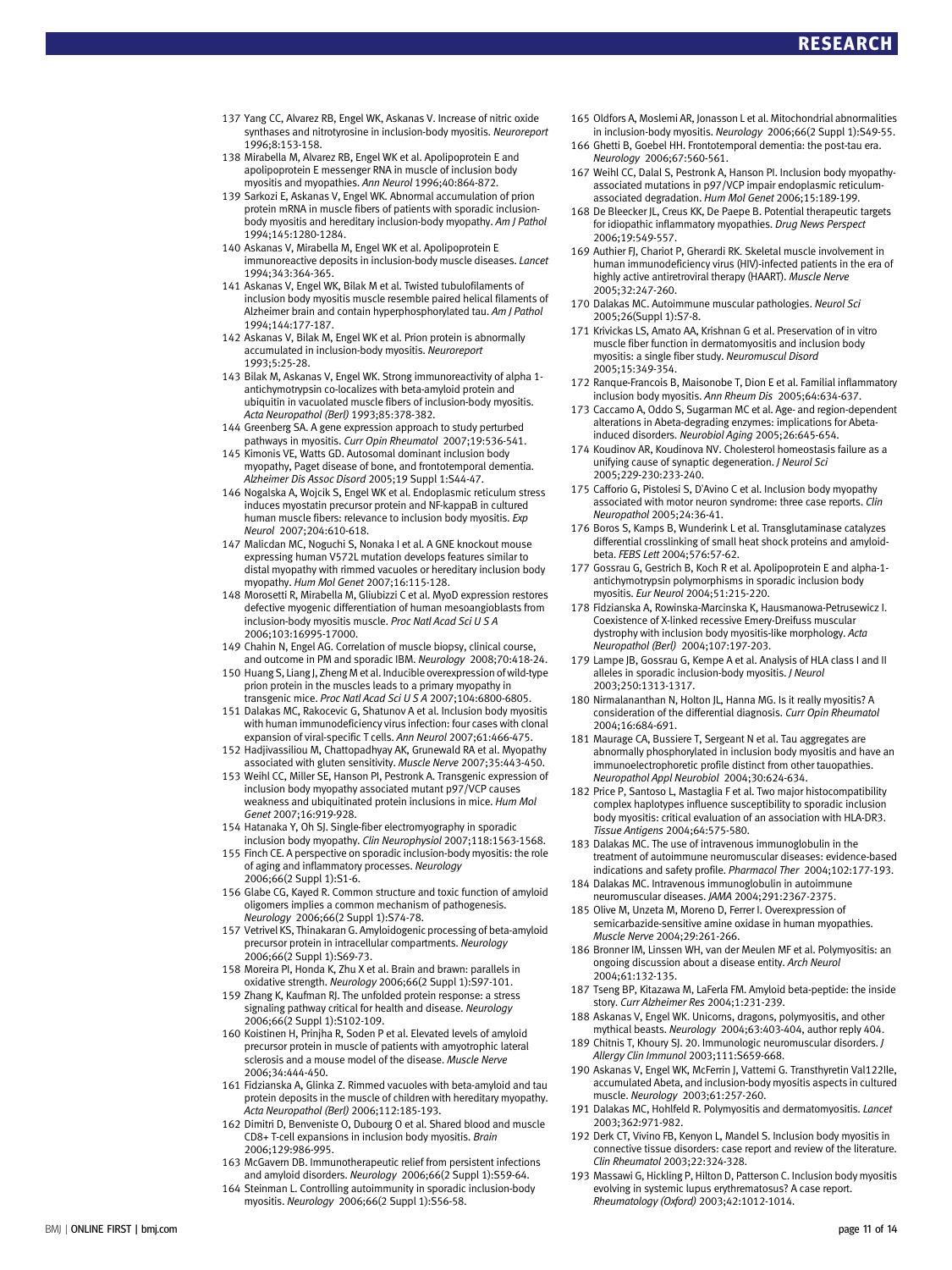- 194 Muntzing K, Lindberg C, Moslemi AR, Oldfors A. Inclusion body myositis: clonal expansions of muscle-infiltrating T cells persist over time. Scand J Immunol 2003;58:195-200.
- 195 Parissis D, Karkavelas G, Taskos N, Milonas I. Inclusion body myositis in a patient with a presumed diagnosis of post-polio syndrome. J Neurol 2003;250:619-621.
- 196 Krause S, Schlotter-Weigel B, Walter MC et al. A novel homozygous missense mutation in the GNE gene of a patient with quadricepssparing hereditary inclusion body myopathy associated with muscle inflammation. Neuromuscul Disord 2003;13:830-834.
- 197 Dalakas MC. High-dose intravenous immunoglobulin in inflammatory myopathies: experience based on controlled clinical trials. Neurol Sci 2003;24(Suppl 4):S256-259.
- 198 Tateyama M, Saito N, Fujihara K et al. Familial inclusion body myositis: a report on two Japanese sisters. Intern Med 2003;42:1035-1038.
- 199 Fidzianska A, Kaminska A. Congenital myopathy with abundant ring fibres, rimmed vacuoles and inclusion body myositis-type inclusions. Neuropediatrics 2003;34:40-44.
- 200 Rutkove SB, Parker RA, Nardin RA et al. A pilot randomized trial of oxandrolone in inclusion body myositis. Neurology 2002;58:1081-1087.
- 201 Kim SY, Jeitner TM, Steinert PM. Transglutaminases in disease. Neurochem Int 2002;40:85-103.
- 202 Yazici Y, Kagen LJ. Clinical presentation of the idiopathic inflammatory myopathies. Rheum Dis Clin North Am 2002;28:823-832.
- 203 van der Meulen MF, Hoogendijk JE, Moons KG et al. Rimmed vacuoles and the added value of SMI-31 staining in diagnosing sporadic inclusion body myositis. Neuromuscul Disord 2001;11:447-451.
- 204 Phillips BA, Cala LA, Thickbroom GW et al. Patterns of muscle involvement in inclusion body myositis: clinical and magnetic resonance imaging study. Muscle Nerve 2001;24:1526-1534.
- 205 Felice KJ, North WA. Inclusion body myositis in Connecticut: observations in 35 patients during an 8-year period. Medicine (Baltimore) 2001;80:320-327.
- 206 Cherin P, Menard D, Mouton P et al. Macrophagic myofasciitis associated with inclusion body myositis: a report of three cases. Neuromuscul Disord 2001;11:452-457.
- 207 Arnardottir S, Ansved T, Nennesmo I, Borg K. Report of a patient with inclusion body myositis and CD8+ chronic lymphocytic leukaemia– post-mortem analysis of muscle and brain. Acta Neurol Scand 2001;103:131-135.
- 208 Dalakas MC, Koffman B, Fujii M et al. A controlled study of intravenous immunoglobulin combined with prednisone in the treatment of IBM. Neurology 2001;56:323-327.
- 209 Ozden S, Gessain A, Gout O, Mikol J. Sporadic inclusion body myositis in a patient with human T cell leukemia virus type 1 associated myelopathy. Clin Infect Dis 2001;32:510-514.
- 210 Kieseier BC, Schneider C, Clements JM et al. Expression of specific matrix metalloproteinases in inflammatory myopathies. Brain 2001;124:341-351.
- 211 Lampe JB, Walter MC, Reichmann H. Neurodegeneration-associated proteins and inflammation in sporadic inclusion-body myositis. Adv Exp Med Biol 2001;487:219-228.
- 212 Kovach MJ, Waggoner B, Leal SM et al. Clinical delineation and localization to chromosome 9p13.3-p12 of a unique dominant disorder in four families: hereditary inclusion body myopathy, Paget disease of bone, and frontotemporal dementia. Mol Genet Metab 2001;74:458-475.
- 213 Muller-Felber W, Pongratz D, Reimers C. 64th ENMC International Workshop: therapeutic approaches to dermatomyositis, polymyositis, and inclusion body myositis29-31 January 1999, Naarden, The Netherlands. Neuromuscul Disord 2001;11:88-92.
- 214 Yamada T, Minohara M, Imaiso Y et al. High-dose vitamin C therapy for inclusion body myositis. Fukuoka Igaku Zasshi 2001;92:99-104.
- 215 Tsuruta Y, Yamada T, Yoshimura T et al. Inclusion body myositis associated with hepatitis C virus infection. Fukuoka Igaku Zasshi 2001;92:370-376.
- 216 Fam AG. Recent advances in the management of adult myositis. Expert Opin Investig Drugs 2001;10:1265-1277.
- 217 Fukuchi K, Li L, Hart M, Lindsey JR. Accumulation of amyloid-beta protein in exocrine glands of transgenic mice overexpressing a carboxyl terminal portion of amyloid protein precursor. Int J Exp Pathol 2000;81:231-239.
- 218 Capsoni S, Ruberti F, Di Daniel E, Cattaneo A. Muscular dystrophy in adult and aged anti-NGF transgenic mice resembles an inclusion body myopathy. J Neurosci Res 2000;59:553-560.
- 219 Bedlack RS, Strittmatter WJ, Morgenlander IC, Apolipoprotein E and neuromuscular disease: a critical review of the literature. Arch Neurol 2000;57:1561-1565.
- 220 Frederikse PH, Zigler SJ, Jr., Farnsworth PN, Carper DA. Prion protein expression in mammalian lenses. Curr Eye Res 2000;20:137-143.
- 221 Askanas V, Engel WK, Alvarez RB et al. Inclusion body myositis, muscle blood vessel and cardiac amyloidosis, and transthyretin Val122Ile allele. Ann Neurol 2000;47:544-549.
- 222 Gayathri N, Anisya V, Veerendra Kumar M et al. Inclusion body myositis (IBM). Clin Neuropathol 2000;19:13-20.
- 223 Amemiya K, Granger RP, Dalakas MC. Clonal restriction of T-cell receptor expression by infiltrating lymphocytes in inclusion body myositis persists over time. Studies in repeated muscle biopsies. Brain 2000;123:2030-2039.
- 224 Grau IM, Perea M. Dermatomyositis with the features of inclusion body myositis associated with carcinoma of the bladder: a true association? Br J Dermatol 2000;143:671.
- 225 Boon AJ, Stolp-Smith KA. Inclusion body myositis masquerading as polymyositis: a case study. Arch Phys Med Rehabil 2000;81:1123-1126.
- 226 Di Blasi C, Mora M, Pareyson D et al. Partial laminin alpha2 chain deficiency in a patient with myopathy resembling inclusion body myositis. Ann Neurol 2000;47:811-816.
- 227 Phillips BA, Zilko PJ, Mastaglia FL. Prevalence of sporadic inclusion body myositis in Western Australia. Muscle Nerve 2000;23:970-972.
- 228 Walter MC, Lochmuller H, Toepfer M et al. High-dose immunoglobulin therapy in sporadic inclusion body myositis: a double-blind, placebo-controlled study. J Neurol 2000;247:22-28.
- 229 Nakayama T, Horiuchi E, Watanabe T et al. A case of inclusion body myositis with benign monoclonal gammopathy successfully responding to repeated immunoabsorption. J Neurol Neurosurg Psychiatry 2000;68:230-233.
- 230 Mirabella M, Christodoulou K, Di Giovanni S et al. An Italian family with autosomal recessive quadriceps-sparing inclusion-body myopathy (ARQS-IBM) linked to chromosome 9p1. Neurol Sci 2000;21:99-102.
- 231 Kuo YM, Kokjohn TA, Watson MD et al. Elevated abeta42 in skeletal muscle of Alzheimer disease patients suggests peripheral alterations of AbetaPP metabolism. Am J Pathol 2000;156:797-805.
- 232 Limaye V, Scott G, Kwiatek R, Pile K. Inclusion body myositis associated with systemic lupus erythematosus (SLE). Aust N Z J Med 2000;30:275-276.
- 233 Guyer C. Recent developments in animal models of human neurodegenerative diseases. Toxicol Pathol 2000;28:363-366.
- 234 Barohn RJ, Amato AA. Inclusion Body Myositis. Curr Treat Options Neurol 2000;2:7-12.
- 235 Talanin NY, Bushore D, Rasberry R et al. Dermatomyositis with the features of inclusion body myositis associated with carcinoma of the bladder. Br J Dermatol 1999;141:926-930.
- 236 Nakano S, Akiguchi I, Nakamura S et al. Aberrant expression of cyclin-dependent kinase 5 in inclusion body myositis. Neurology 1999;53:1671-1676.
- 237 Kok CC, Croager EJ, Witt CS et al. Mapping of a candidate region for susceptibility to inclusion body myositis in the human major histocompatibility complex. Immunogenetics 1999;49:508-516.
- 238 Lampe J, Kitzler H, Walter MC et al. Methionine homozygosity at prion gene codon 129 may predispose to sporadic inclusion-body myositis. Lancet 1999;353:465-466.
- 239 Villanova M, Ceuterick C, Dotti MT et al. Detection of beta-A4 amyloid and its precursor protein in the muscle of a patient with juvenile neuronal ceroid lipofuscinosis (Spielmeyer-Vogt-Sjogren). Acta Neuropathol (Berl) 1999;98:78-84.
- 240 McCoy AL, Bubb MR, Plotz PH, Davis JC. Inclusion body myositis long after dermatomyositis: a report of two cases. Clin Exp Rheumatol 1999;17:235-239.
- 241 Mastaglia FL, Phillips BA, Zilko PJ. Inflammatory Myopathy. Curr Treat Options Neurol 1999;1:263-272.
- 242 Fyhr IM, Moslemi AR, Lindberg C, Oldfors A. T cell receptor beta-chain repertoire in inclusion body myositis. J Neuroimmunol 1998;91:129-134.
- 243 Levine TD, Pestronk A. Inflammatory myopathy with cytochrome oxidase negative muscle fibers: methotrexate treatment. Muscle Nerve 1998;21:1724-1728.
- 244 Lodi R, Taylor DJ, Tabrizi SJ et al. Normal in vivo skeletal muscle oxidative metabolism in sporadic inclusion body myositis assessed by 31P-magnetic resonance spectroscopy. Brain 1998;121:2119-2126.
- 245 Koffman BM, Sivakumar K, Simonis T et al. HLA allele distribution distinguishes sporadic inclusion body myositis from hereditary inclusion body myopathies. J Neuroimmunol 1998;84:139-142.
- 246 Bender A, Behrens L, Engel AG, Hohlfeld R. T-cell heterogeneity in muscle lesions of inclusion body myositis. J Neuroimmunol 1998;84:86-91.
- 247 van der Meulen MF, Hoogendijk JE, Jansen GH et al. Absence of characteristic features in two patients with inclusion body myositis. J Neurol Neurosurg Psychiatry 1998;64:396-398.
- 248 Tome FM, Fardeau M. Hereditary inclusion body myopathies. Curr Opin Neurol 1998;11:453-459.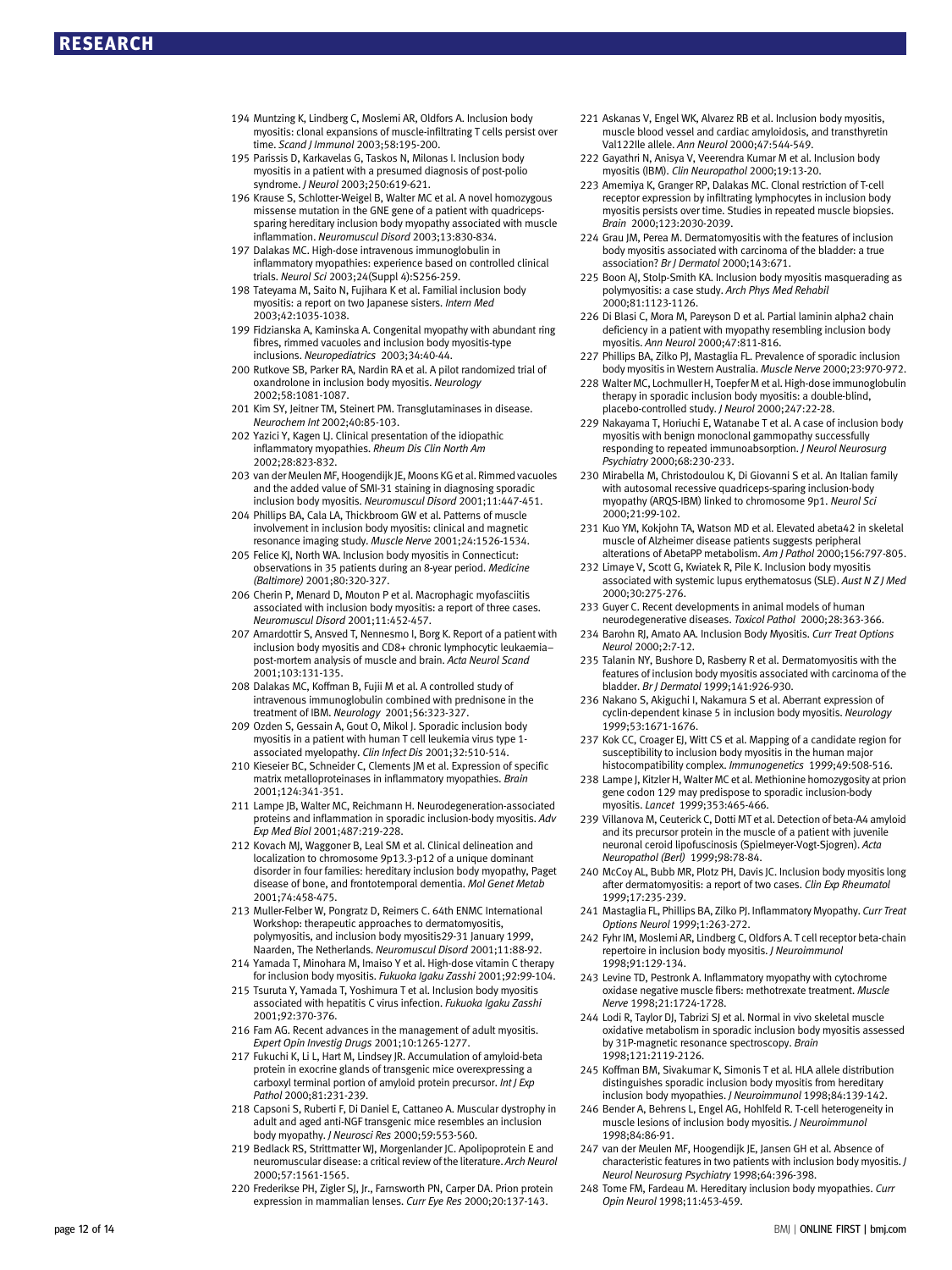- 249 Darin N, Kyllerman M, Wahlstrom J et al. Autosomal dominant myopathy with congenital joint contractures, ophthalmoplegia, and rimmed vacuoles. Ann Neurol 1998;44:242-248.
- 250 Oyama F, Murakami N, Ihara Y. Chloroquine myopathy suggests that tau is degraded in lysosomes: implication for the formation of paired helical filaments in Alzheimer's disease. Neurosci Res 1998;31:1-8.
- 251 Yang CC, Alvarez RB, Engel WK et al. Nitric oxide-induced oxidative stress in autosomal recessive and dominant inclusion-body myopathies. Brain 1998;121:1089-1097.
- 252 Horvath R, Fu K, Johns T et al. Characterization of the mitochondrial DNA abnormalities in the skeletal muscle of patients with inclusion body myositis. J Neuropathol Exp Neurol 1998;57:396-403.
- 253 Amato AA, Shebert RT. Inclusion body myositis in twins. Neurology 1998;51:598-600.
- 254 Dalakas MC. Controlled studies with high-dose intravenous immunoglobulin in the treatment of dermatomyositis, inclusion body myositis, and polymyositis. Neurology 1998;51(6 Suppl 5):S37-45.
- 255 Querfurth HW, Jiang J, Geiger JD, Selkoe DJ. Caffeine stimulates amyloid beta-peptide release from beta-amyloid precursor proteintransfected HEK293 cells. J Neurochem 1997;69:1580-1591.
- 256 Sivakumar K, Semino-Mora C, Dalakas MC. An inflammatory, familial, inclusion body myositis with autoimmune features and a phenotype identical to sporadic inclusion body myositis. Studies in three families. Brain 1997;120:653-661.
- 257 Dalakas MC, Sonies B, Dambrosia J et al. Treatment of inclusion-body myositis with IVIg: a double-blind, placebo-controlled study. Neurology 1997;48:712-716.
- 258 Brannagan TH, Hays AP, Lange DJ, Trojaborg W. The role of quantitative electromyography in inclusion body myositis. J Neurol Neurosurg Psychiatry 1997;63:776-779.
- 259 Fyhr IM, Moslemi AR, Mosavi AA et al. Oligoclonal expansion of muscle infiltrating T cells in inclusion body myositis. J Neuroimmunol 1997;79:185-189.
- 260 Spector SA, Lemmer JT, Koffman BM et al. Safety and efficacy of strength training in patients with sporadic inclusion body myositis. Muscle Nerve 1997;20:1242-1248.
- 261 Prayson RA, Cohen ML. Ubiquitin immunostaining and inclusion body myositis: study of 30 patients with inclusion body myositis. Hum Pathol 1997;28:887-892.
- 262 Mastaglia FL, Phillips BA, Zilko P. Treatment of inflammatory myopathies. Muscle Nerve 1997;20:651-664.
- 263 Jensen ML, Wieting JM, Andary MT et al. Inclusion body myositis and transitional cell carcinoma of the bladder: significant resolution of symptoms after tumor excision. Arch Phys Med Rehabil 1997;78:327-329.
- 264 Dalakas MC, Illa I, Gallardo E, Juarez C. Inclusion body myositis and paraproteinemia: incidence and immunopathologic correlations. Ann Neurol 1997;41:100-104.
- 265 Askanas V. New developments in hereditary inclusion body myopathies. Ann Neurol 1997;41:421-422.
- 266 Authier FJ, Mhiri C, Chazaud B et al. Interleukin-1 expression in inflammatory myopathies: evidence of marked immunoreactivity in sarcoid granulomas and muscle fibres showing ischaemic and regenerative changes. Neuropathol Appl Neurobiol 1997;23:132-140.
- 267 Sekul EA, Chow C, Dalakas MC. Magnetic resonance imaging of the forearm as a diagnostic aid in patients with sporadic inclusion body myositis. Neurology 1997;48:863-866.
- 268 Barohn RJ. The therapeutic dilemma of inclusion body myositis. Neurology 1997;48:567-568.
- 269 Robertson TA, Dutton NS, Martins RN et al. Beta-amyloid proteincontaining inclusions in skeletal muscle of apolipoprotein-Edeficient mice. Am J Pathol 1997;150:417-427.
- 270 Luciano CA, Dalakas MC. Inclusion body myositis: no evidence for a neurogenic component. Neurology 1997;48:29-33.
- 271 Cupler EJ, Leon-Monzon M, Miller J et al. Inclusion body myositis in HIV-1 and HTLV-1 infected patients. Brain 1996;119:1887-1893.
- 272 Sivakumar K, Dalakas MC. The spectrum of familial inclusion body myopathies in 13 families and a description of a quadriceps-sparing phenotype in non-Iranian Jews. Neurology 1996;47:977-984.
- 273 De Bleecker JL, Engel AG, Ertl BB. Myofibrillar myopathy with abnormal foci of desmin positivity. II. Immunocytochemical analysis reveals accumulation of multiple other proteins. J Neuropathol Exp Neurol 1996;55:563-577.
- 274 Love S, Nicoll JA, Lowe J, Sherriff F. Apolipoprotein E allele frequencies in sporadic inclusion body myositis. Muscle Nerve 1996;19:1605-1607.
- 275 Amato AA, Gronseth GS, Jackson CE et al. Inclusion body myositis: clinical and pathological boundaries. Ann Neurol 1996;40:581-586.
- 276 Askanas V, Engel WK, Mirabella M et al. Apolipoprotein E alleles in sporadic inclusion-body myositis and hereditary inclusion-body myopathy. Ann Neurol 1996;40:264-265.
- 277 Santorelli FM, Sciacco M, Tanji K et al. Multiple mitochondrial DNA deletions in sporadic inclusion body myositis: a study of 56 patients. Ann Neurol 1996;39:789-795.
- 278 Felice KJ, Grunnet ML. Inclusion body myositis associated with a severe unilateral levodopa-responsive upper extremity tremor. Muscle Nerve 1996;19:787-789.
- 279 Dalakas MC. Clinical benefits and immunopathological correlates of intravenous immune globulin in the treatment of inflammatory myopathies. Clin Exp Immunol 1996;104(Suppl 1):55-60.
- 280 Naumann M, Reichmann H, Goebel HH et al. Glucocorticoid-sensitive hereditary inclusion body myositis. J Neurol 1996;243:126-130.
- 281 Mirabella M, Alvarez RB, Bilak M et al. Difference in expression of phosphorylated tau epitopes between sporadic inclusion-body myositis and hereditary inclusion-body myopathies. J Neuropathol Exp Neurol 1996;55:774-786.
- 282 Askanas V, Engel WK. Response to Letter from Rosenblum, W. I.: Two distinct forms of hyperphosphorylated tau in sporatic versus hereditary inclusion myopathy. J Neuropathol Exp Neurol 1996;55:1179-1180.
- 283 Fiori MG, Salvi F, Plasmati R, Tassinari CA. Muscle fiber splitting, capillary internalization, and target-like fiber formation in familial amyloidotic polyneuropathy. Clin Neuropathol 1996;15:240-247.
- 284 Kagen LJ. New developments in the myositis syndromes. Bull Rheum Dis 1996;45:1-4.
- 285 Garlepp MJ, Tabarias H, van Bockxmeer FM et al. Apolipoprotein E epsilon 4 in inclusion body myositis. Ann Neurol 1995;38:957-959. 286 Nadkarni N, Freimer M, Mendell JR. Amyloidosis causing a
- progressive myopathy. Muscle Nerve 1995;18:1016-1018. 287 Barohn RJ, Amato AA, Sahenk Z et al. Inclusion body myositis:
- explanation for poor response to immunosuppressive therapy. Neurology 1995;45:1302-1304.
- 288 Murakami N, Ihara Y, Nonaka I. Muscle fiber degeneration in distal myopathy with rimmed vacuole formation. Acta Neuropathol (Berl) 1995;89:29-34.
- 289 Cohen AS. Clinical aspects of amyloidosis, including related proteins and central nervous system amyloid. Curr Opin Rheumatol 1994;6:68-77.
- 290 Harrington CR, Anderson JR, Chan KK. Apolipoprotein E type epsilon 4 allele frequency is not increased in patients with sporadic inclusionbody myositis. Neurosci Lett 1995;183:35-38.
- 291 Dalakas MC. Update on the use of intravenous immune globulin in the treatment of patients with inflammatory muscle disease. J Clin Immunol 1995;15(6 Suppl):70S-75S.
- 292 Dalakas MC, Illa I. Common variable immunodeficiency and inclusion body myositis: a distinct myopathy mediated by natural killer cells. Ann Neurol 1995;37:806-810.
- 293 Dasque F, Laroche M, Marque P et al. Isokinetic strength testing for evaluating the efficacy of intravenous immune globulin therapy for inclusion body myositis. Rev Rhum Engl Ed 1995;62:598-601.
- 294 Tsuzuki K, Fukatsu R, Takamaru Y et al. Co-localization of amyloidassociated proteins with amyloid beta in rat soleus muscle in chloroquine-induced myopathy: a possible model for amyloid beta formation in Alzheimer's disease. Brain Res 1995;699:260-265.
- 295 Garlepp MJ, Laing B, Zilko PJ et al. HLA associations with inclusion body myositis. Clin Exp Immunol 1994;98:40-45.
- 296 Tsuzuki K, Fukatsu R, Takamaru Y et al. Immunohistochemical evidence for amyloid beta in rat soleus muscle in chloroquineinduced myopathy. Neurosci Lett 1994;182:151-154.
- 297 Gambetti P, Perry G. Alzheimer's disease and prion proteins: a meeting made in muscle. Am J Pathol 1994;145:1261-1264.
- 298 Akaaboune M, Ma J, Festoff BW et al. Neurotrophic regulation of mouse muscle beta-amyloid protein precursor and alpha 1 antichymotrypsin as revealed by axotomy. J Neurobiol 1994;25:503-514.
- 299 DeArmond SJ. Alzheimer's disease and Creutzfeldt-Jakob disease: overlap of pathogenic mechanisms. Curr Opin Neurol 1993;6:872-881.
- 300 Hopkinson ND, Hunt C, Powell RJ, Lowe J. Inclusion body myositis: an underdiagnosed condition? Ann Rheum Dis 1993;52:147-151.
- 301 Beyenburg S, Zierz S, Jerusalem F. Inclusion body myositis: clinical and histopathological features of 36 patients. Clin Investig 1993;71:351-361.
- 302 Askanas V, Engel WK, Alvarez RB. Strong immunoreactivity of betaamyloid precursor protein, including the beta-amyloid protein sequence, at human neuromuscular junctions. Neurosci Lett 1992;143:96-100.
- 303 Wikipedia, the free encyclopedia. Network theory. http://en. wikipedia.org/wiki/Network\_theory (accessed 24 Jan 2009).
- 304 Wikipedia, the free encyclopedia. Centrality. http://en.wikipedia. org/wiki/Centrality (accessed 24 Jan 2009).
- 305 Newman MEJ. A measure of betweenness centrality based on random walks. Social Networks 2005;27:39-54. http://arxiv.org/PS\_cache/cond-mat/pdf/0309/
- 0309045v1.pdf (accessed 24 Jan 2009). 306 Kleinberg JM. Authoritative sources in a hyperlinked environment. Proceedings of the ACM-SIAM symposium on discrete algorithms, 1998:668-77. www.cs.cornell.edu/home/kleinber/auth.pdf (accessed 24 Jan 2009).